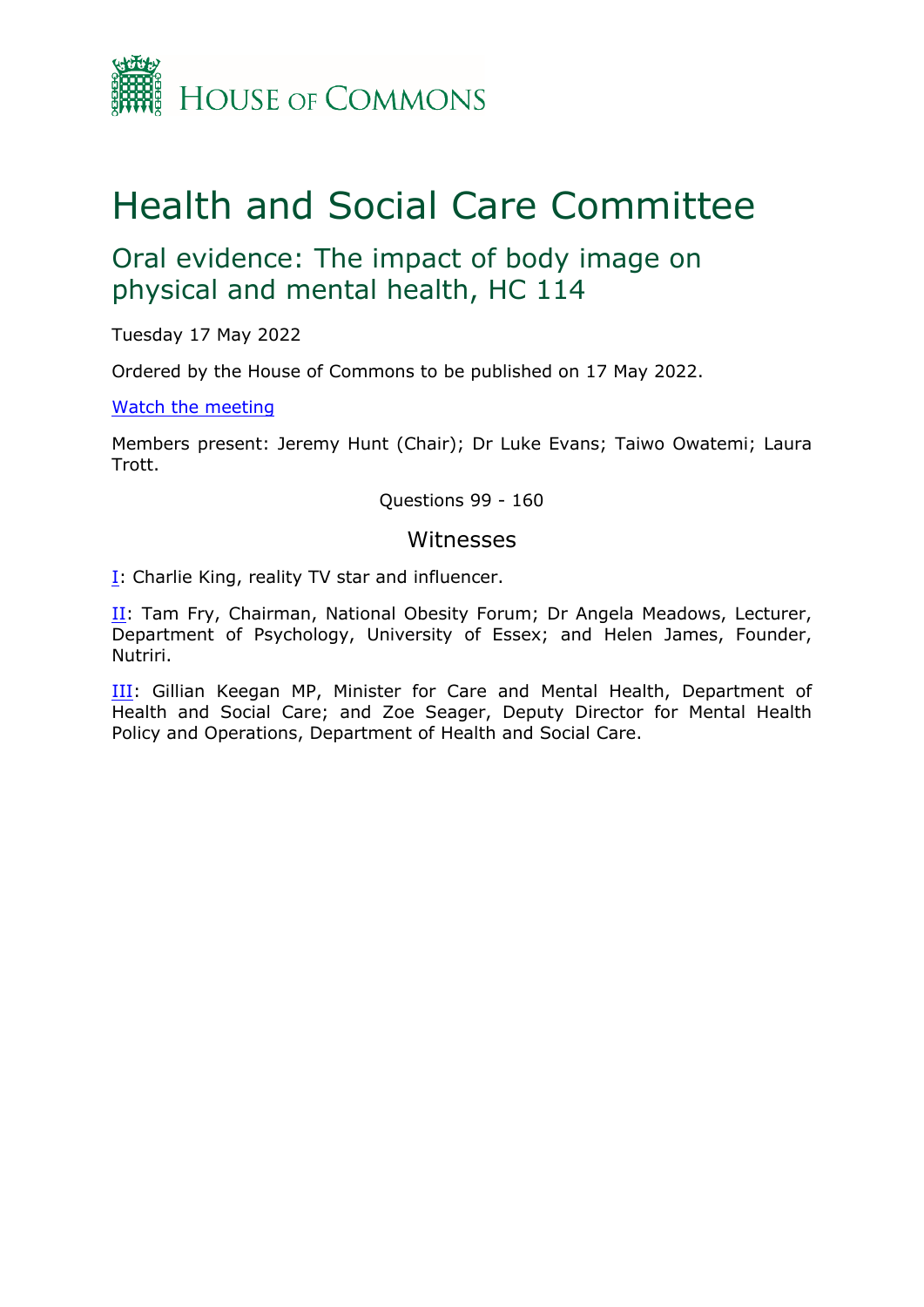

## <span id="page-1-0"></span>Examination of witness

Witness: Charlie King.

**Chair:** Good morning. This is the final evidence session of the Health and Social Care Committee's inquiry into body image. Later, we will hear from experts on obesity and the stigma associated with body weight. We want to explore the conflict sometimes between those two agendas and to try to work out what the right way through both of them is, because they are both extremely important. As this is our final evidence session, we will finish this morning by hearing from the Minister of State for Care and Mental Health, Gillian Keegan MP.

First, we are delighted to have as our guest Charlie King, best known for appearing on "The Only Way is Essex", who has spoken very publicly and bravely about his diagnosis of body dysmorphic disorder and his experience with cosmetic procedures. I give the floor to Taiwo, who will start by asking Charlie some questions.

Q99 **Taiwo Owatemi:** Thank you, Charlie, for coming to the Committee today. I will start by asking you to take a couple of minutes to explain to us your experience with body image.

*Charlie King:* Body image is something I have always had an awareness of. I went to an all-boys school. If we take it right back, back in school, as I was at an all-boys school, there was always a lot of competition and a fight for popularity. Unfortunately, I was not one of the popular kids. I was terribly bullied, and it was not a great experience at school. Sitting here now, as a 36-year-old man, I look back on my past and definitely see a trauma from school, which must have given me an in-built insecurity.

It is quite well documented that over the years I struggled with my sexuality as well. I came out—I hate that term—quite late. I was 29 years old. I had spent many years through my teens and 20s living in internal turmoil. I struggled with my own identity. That was quite challenging.

One of the things that I could control was my image. Because I was not quite sure of my social circuit or where to put myself, the gym became my best friend. It was a way of being able to work on myself and to be around people, but without having to say too much.

Q100 **Taiwo Owatemi:** At what age did you become aware of your body image?

*Charlie King:* It was probably in my early 20s. Then I got thrust on to "The Only Way is Essex", which is a reality TV show that is primarily focused on the fabulous lives of us Essex folk and all the glitz and glamour that goes with it. From my upbringing and how I was as a person, to be put into that territory was so alien to me, but image was everything, popularity was everything so I was just going to go with it. I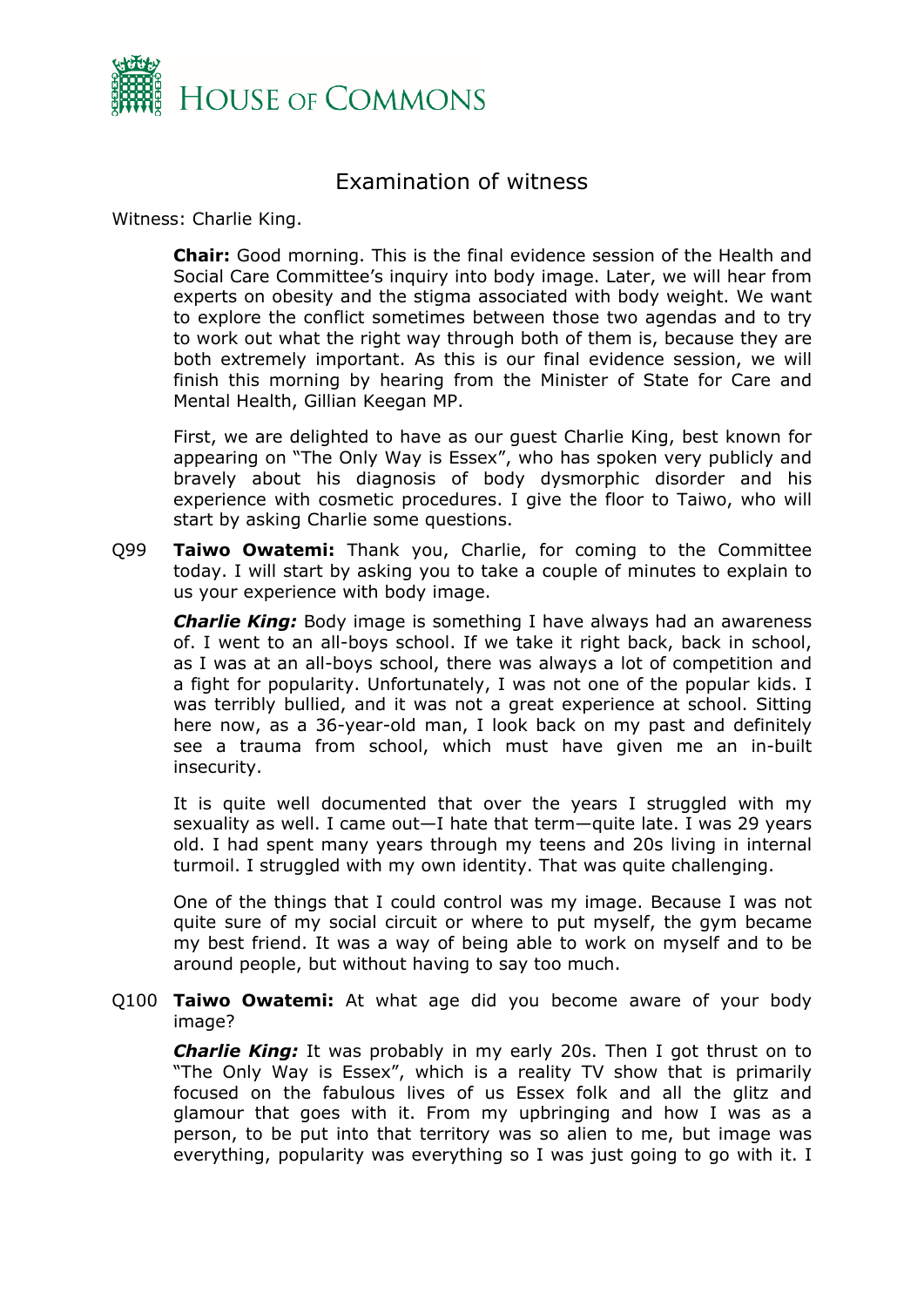

became very aware of image there. Then came social media and people's public opinion of you. I became quite a visual character.

You start feeling pressures. I started feeling pressures within myself. Because I had not identified with my sexuality then, I was going above and beyond to try to be something that I was not. There was a lot going on. In that period of my life, there was a lot of focus on my image. I was being very critical, I noticed. I wanted to be like the cool guys. I wanted to fit in with them, and I was trying my best to do whatever I could to do that. That all stemmed from back at school, when I felt quite isolated, to be honest.

Q101 **Taiwo Owatemi:** You have spoken about your experience of school and then becoming a social media sensation. How do you think we can better protect young people to ensure that they are able to be supported through that process?

*Charlie King:* It is so subjective. It is a very difficult one to try to grasp. I had a very unique experience because I was put into the public eye. I had no real experience of that before. I was just a regular guy, and then I was put out there. You cannot really fathom what goes on with that. It did not really work for me, if I am honest. It was not my cup of tea, but it was an amazing opportunity and an opportunity that has led me here today.

As I have moved on in my career and tried to understand a little more about my own journey, I can see that there needs to be more duty of care or education around the pressures of growing up, turmoil, trauma and things that could affect you a bit later on. I think that this awareness of the pressure that youngsters feel needs to start earlier. It is not just youngsters—we all have insecurities, to an extent—but if we were learning tools to handle that quite early on, we might not get into positions like those I have found myself in in recent years.

Q102 **Taiwo Owatemi:** When you were trying to access support, did you feel that it was available for you? When you became aware of your body image and the fact that you needed support to help you navigate through how you were feeling, were you able to access any support?

*Charlie King:* I think that I was naive to the fact that I was OCD. I had obsessive compulsive disorder. Obviously, I have understood body dysmorphia since having a diagnosis with the condition. OCD, depression and anxiety are all tributaries of that mental condition. I did not realise that one thing was going to lead into the next. If I had understood a little more that I was showing evidence of obsessive compulsive disorder, for example, it might not have led me down the obsessive route with my image that caused me the problems I have had recently.

Q103 **Taiwo Owatemi:** What resources did you use to help you? Were you aware of any, or did you just figure it out as you went?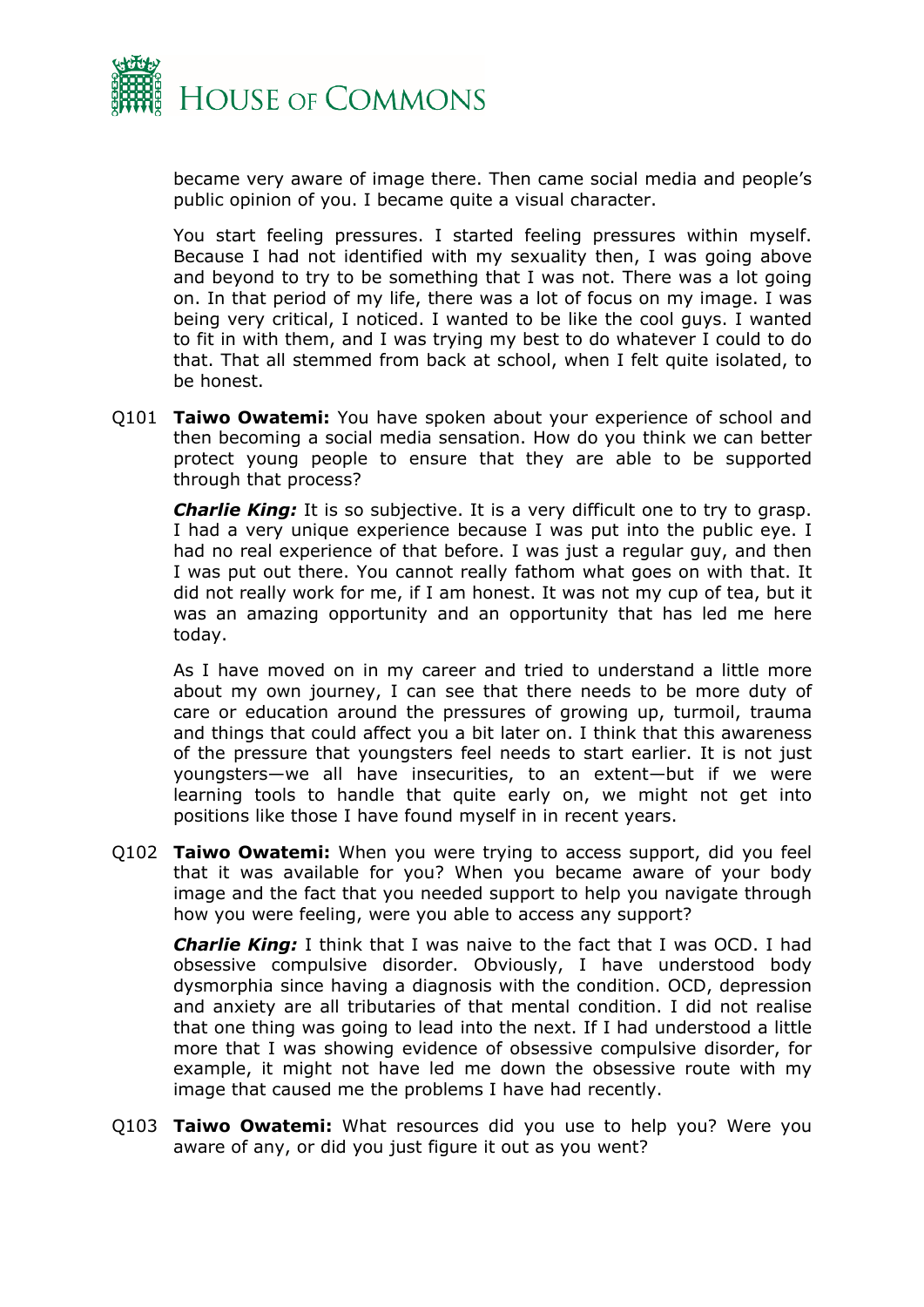

*Charlie King:* With body image specifically, I have only learnt about the resources around the Body Dysmorphic Disorder Foundation. Kitty and Dr Rob Willson have been incredible. Prior to that, I did not really know that I had body dysmorphia. I just thought that I was a very self-critical person and I knew that I was quite compulsive. I felt pressures to look a certain way because I had seen through social media that people responded to me most when I had my top off and had a six-pack. If I was not getting that validation, there was a constant battle that I needed to keep like that.

During lockdown, when I was isolated and on my own, my obsession turned to my nose, which had been broken 15 or 20 years ago. It was something I became obsessed with: "It needs to change. I need to fix it. I need to see a plastic surgeon." So I did. The surgeon agreed: "We can improve that." With my nature as a person, I thought, "I've got the validation I need. Let's do it." That goes into a whole new conversation.

Q104 **Taiwo Owatemi:** When you had your nose job, how did you feel after you had received the procedure? Did you get the validation that you were expecting to receive post procedure?

*Charlie King:* I was always told that I was quite a nice-looking guy, but it was not enough. When I sat in the surgeon's office, there was never any analysis of my previous history and how my mental health had been in the past. Looking back now, I think the surgeon should have given me a different approach and said to me, "You don't need this, unless it is medical or something. We need to make sure you are mentally prepared for this," because it is a big ordeal to alter your face and it can have psychological impacts—for some better, for some worse. Unfortunately, mine did not go to plan.

Q105 **Taiwo Owatemi:** Do you think that professional safeguard advice should have been given before the consultant agreed to do the procedure?

*Charlie King:* I believe that there should be a period of time between consultation and a second consultation that would give you the time to seek therapy or that, within the plastic surgery realm or the aesthetic world, there should be access to resources or more education from the professionals to suggest that we might need to look at that angle before you go ahead and spend thousands of pounds on something that may or may not give you the results you are looking for.

This condition, body dysmorphia, is an appearance disorder. You need to make sure that the fact that you are touching your nose, for example, in my case, is not going to be the start of something else. Was I ever going to be happy with my nose, with my condition? Who knows? Actually, now I have an obvious deformity with it, which I will have to fix in due time, but that is another story.

Q106 **Taiwo Owatemi:** Earlier, you spoke about your childhood experiences with body dysmorphia leading on into adulthood. How has your life been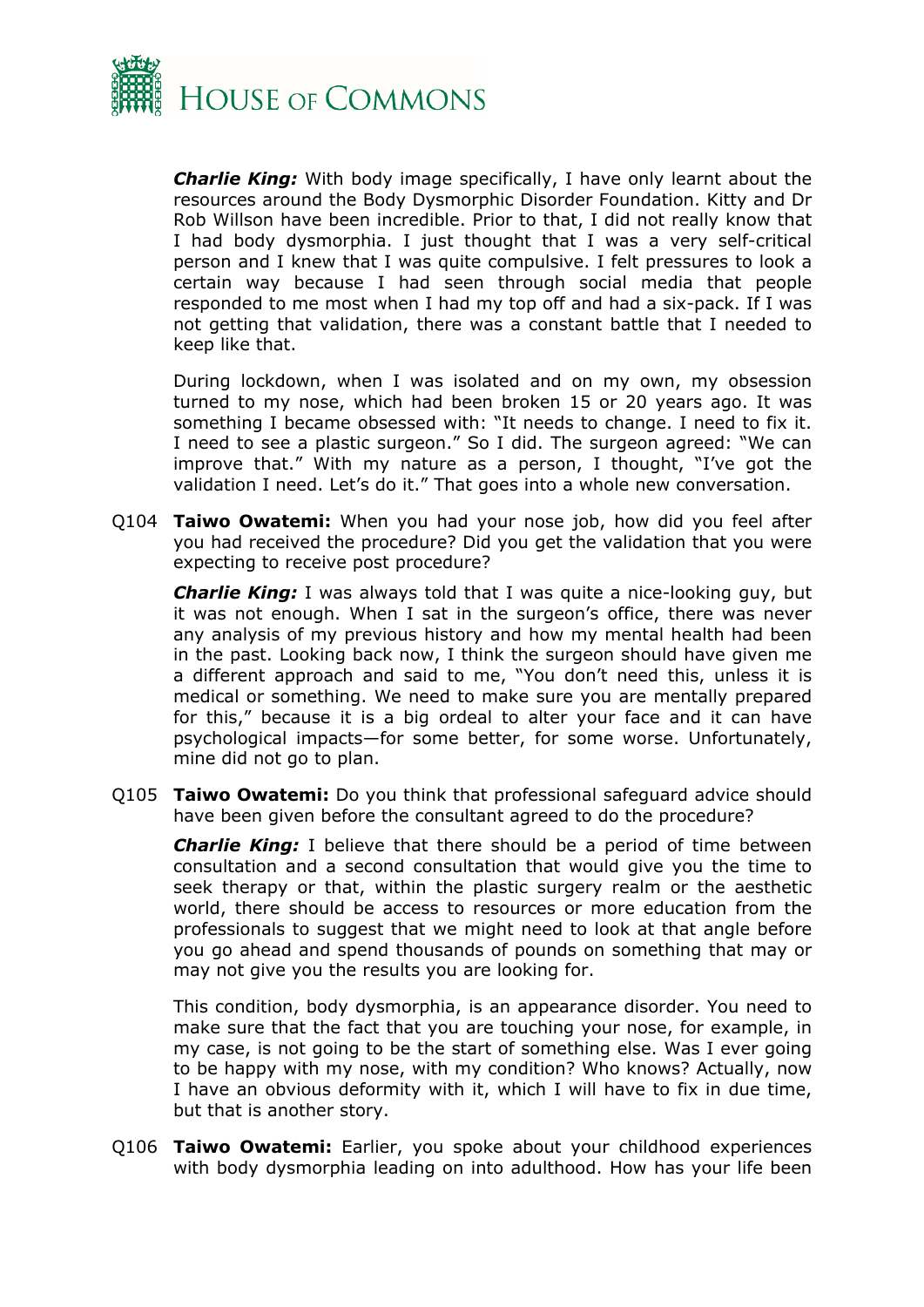

impacted from when you were younger until now, as an adult?

*Charlie King:* I have always been someone who has struggled with his mental health. I am very open about that and use my platform, wherever possible, to show that. I try to keep it as real as possible.

I look back to my school life and the trauma and turmoil. I was removed from schools because the bullying was so bad down in Essex. You can layer that with, unfortunately, my struggles with sexuality, not really understanding who I was and not feeling comfortable enough to explore that for many years. Obviously, that is my own journey, and it can be very different for everyone else, but when I look at my story now and how I am as a 36-year-old man, I can see that all those things were what led me to where I am today.

It has been tricky. I am still work in progress with it. I am not cured, if you like. I just try to use my experiences now for the greater good and keep navigating life as I am. That's it.

Q107 **Taiwo Owatemi:** It is good that you are trying to use your experience to impact people's lives. If you could really make a change, what would you like to see?

*Charlie King:* I am a great believer that there needs to be more awareness around someone's mental health before, when we look at aesthetics. Being in the public eye and having social media followers, I am contacted very often by people who would like to put a bit of botox and a bit of filler into me and asking if I have thought about ab sculpting or veneers. With my type of nature, and having body dysmorphia, I then start second-guessing, "Maybe I need that." Now my brain works in another way and I think, "Hang on a minute. No, I don't need that," but many people will go ahead and do these things. Are the companies, individuals, businesses and procedures regulated? Does someone know that if they go in and, potentially, put lip filler in their lips, they might have an adverse reaction? Will that then impact the NHS? There are so many things to this that make it a very complex subject.

I feel that, with the plastic surgeons, duty of care is No. 1. They need at least to offer accessibility to potential mental health resources for body dysmorphia analysis, working with charities and foundations to understand the condition. I do not want to say that I had a botched nose job; I had a nose job that did not go to plan. I could not do anything about it. There I was, with scar tissue and a collapsed columella, and the surgeon said, "We will have to wait."

Every day of my life in that waiting period, until I had surgery No. 2, I just had to get on with it. I went into the depths of despair. I have had to move back to live with my mum right now because I could not earn money and was depressed. I am still not myself. Getting ready to come here this morning, I started picking flaws in myself. I had to live with that. There were no resources, apart from being told, "We'll fix it in a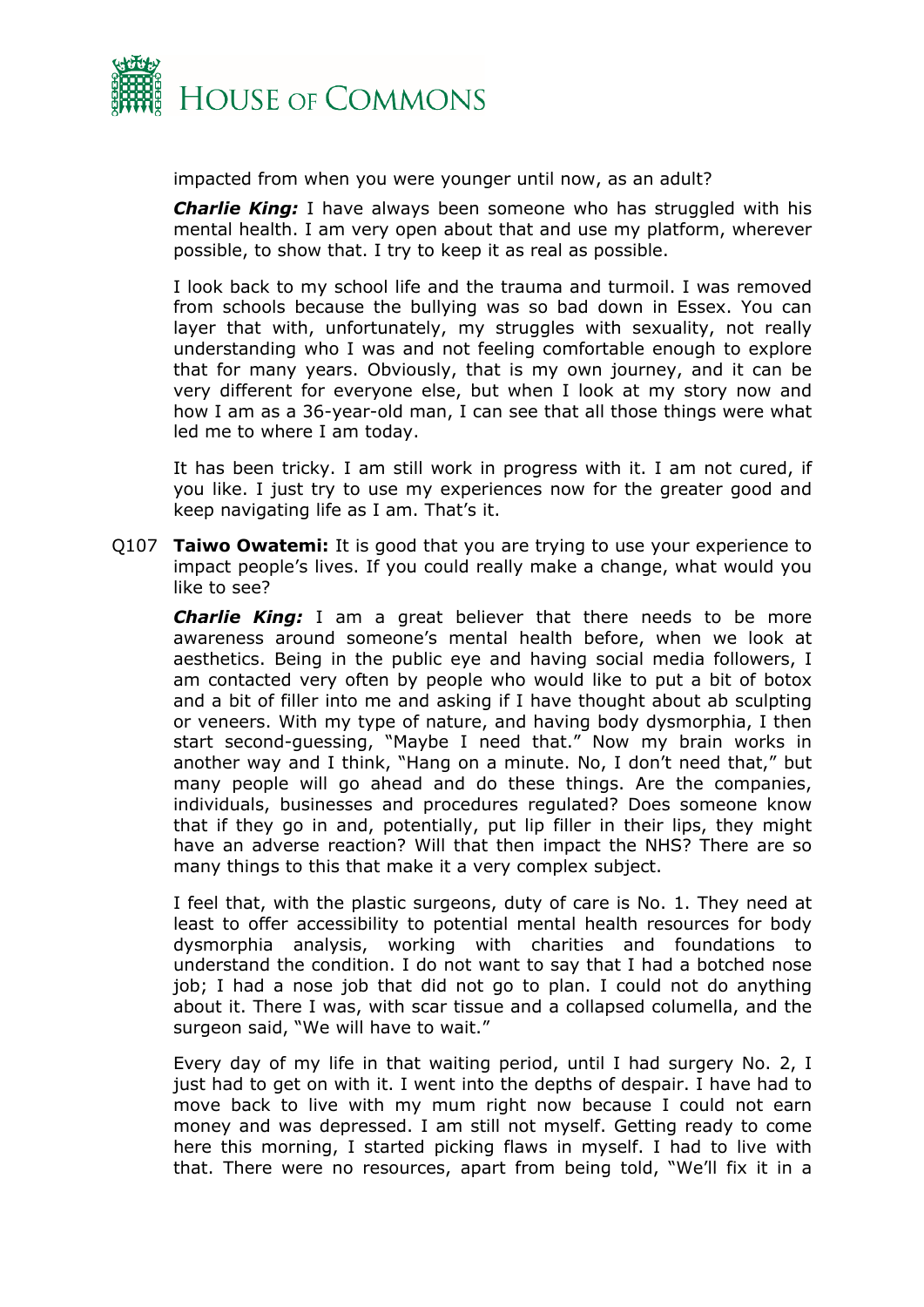

year's time, when you have healed." That year was, and still is, one of the most challenging times of my life. I took a decision because I thought that there was an improvement to be made.

I do not know how we govern this. I made the choice to have this surgery, but I was told that an improvement could be made. There was no warranty. There is no way of getting my money back just yet, if that is the route I want to go down. It will be a whole legal proceeding and will get nasty, which I do not want, because my mental health and my career have been floored by it. I wish that there had been someone in that room or at that whole time of my life who had said, "You don't really need this," or, "Do you know what you are embarking on?" That is where there needs to be more attention in the plastic surgery realm. They should not just say, "I'm going to take your money. I'm going to make you look beautiful." It is deeper than that.

Q108 **Taiwo Owatemi:** It is indeed. I have one last question. What advice would you give to somebody who is 18 right now and is experiencing this? What would you say to them?

*Charlie King:* You need help, because it is a condition. You need to understand that your thoughts and how you feel are valid. I have felt so embarrassed, as a man, as a gay guy, as a reality TV star—whatever you want to call me—that I went ahead and did this. There is a stigma around it. It feels vacuous. It feels like I am just worrying about my image when there is a whole world of problems going on out there. But that is not the case; it is how you feel. If a person is feeling that, they need to know that what they feel is valid. It is perfectly okay. It is a treatable condition.

There needs to be more therapy and help for people. There are amazing foundations such as the BDDF that are doing amazing things right now to try to help people to have access to what they need. First and foremost, you need the diagnosis. People need to understand that so that they can work on it, as opposed to thinking that they need to change themselves, which will never really give them the result they want. I want to promote that. That is why I am here today.

**Taiwo Owatemi:** You are right. Early diagnosis makes a massive difference to so many patients.

*Charlie King:* It does.

**Taiwo Owatemi:** Thank you so much for sharing your experiences with me.

Q109 **Dr Evans:** Thank you, Charlie, for speaking so eloquently. Can you explain the impact that social media has on you?

*Charlie King:* Social media is a funny world. It is a totally different world. I understand it a lot more now than I did. If you get put on television or go viral and end up with a surge of followers, you are instantly under the eyes of many people and many different people's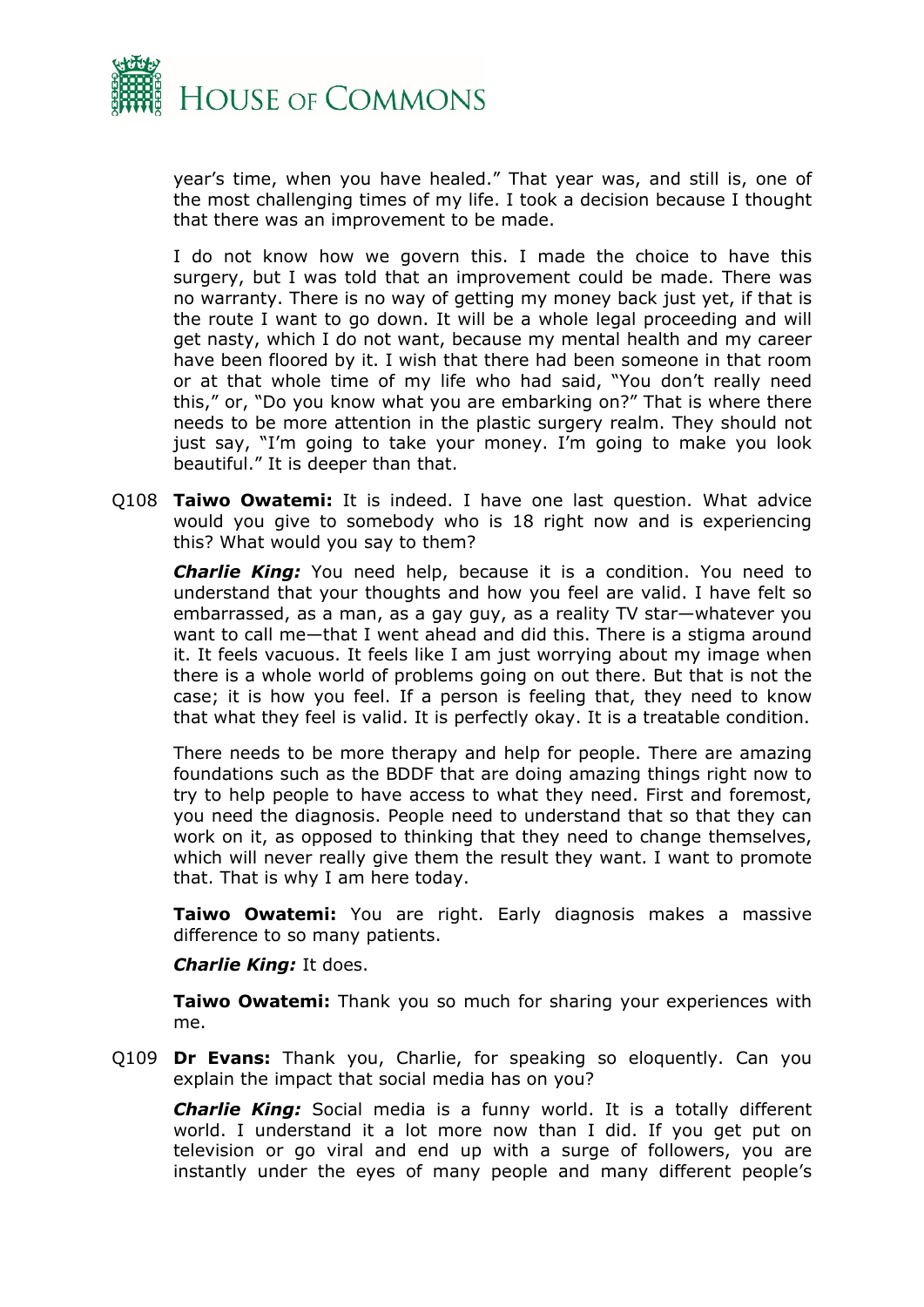

opinions. You end up becoming consumed by this world. It is like a dopamine hit. There is nothing quite like it. I do not know whether any of you have huge followings or get that surge. It feels great. You know what it is like.

With that come a lot of brands, companies and endorsements. They want you to promote this or that. I have been asked to promote teas that, basically, work as laxatives. They offer you big money. You end up thinking, "Do I do it, because I need to pay my wages?" You cannot help but start falling into webs. Again, there needs to be a bit more of a disclaimer around products when an influencer is influencing.

There is also the filter situation. Many times when you see someone, they have been altered, blown up, snatched or whatever. You do not really know what is real any more.

Q110 **Dr Evans:** Can I pick you up on that point? You are in an interesting position because you are someone who looks at the images and suffers, but also an influencer who has a lot of pressure. If there had been a disclaimer, do you think that it would have stopped you going down this path? As an influencer, do you think that it would have prevented you from changing your image? There are two different approaches.

*Charlie King:* There are. Some people absolutely love it and are all for it. When we look at what I call the Kardashian lifestyle, it is an aspirational world where you can make loads of money and look fantastic, and your life is like a movie star's. We need to get real; that is a very unique situation. They are what they are, and good luck to them. The average person or influencer will never get to that standard.

There needs to be a lot more transparency in it. The Hollywood lifestyle image that it can portray needs to come down a notch. We need to get real a bit more. People are becoming a bit savvier about endorsements, paid ads and things like that, but it is a tricky one. When I put out fitness content or content where I am showing my body, I know that protein companies want me because they think that I am a good representation of what their product could do for people.

Q111 **Dr Evans:** Are you under pressure, as a celebrity, to digitally alter your image when you put it out? Has that ever been the case through the production companies or the stuff that you are doing?

*Charlie King:* We know that if you go on these apps you can make yourself look that little bit better. It goes back to the fact that you become engrossed in it. It is not necessarily always the brands. They cannot really alter it. If I do not want something altered, we leave it as it is. This is where, through social media, people get caught up in thinking that they now need to become a version of themselves.

I fell into that. I knew that, if I was doing magazine covers and looked a certain way, that was where my market was. Then people started saying, "You should take some testosterone on that. You should take steroids. If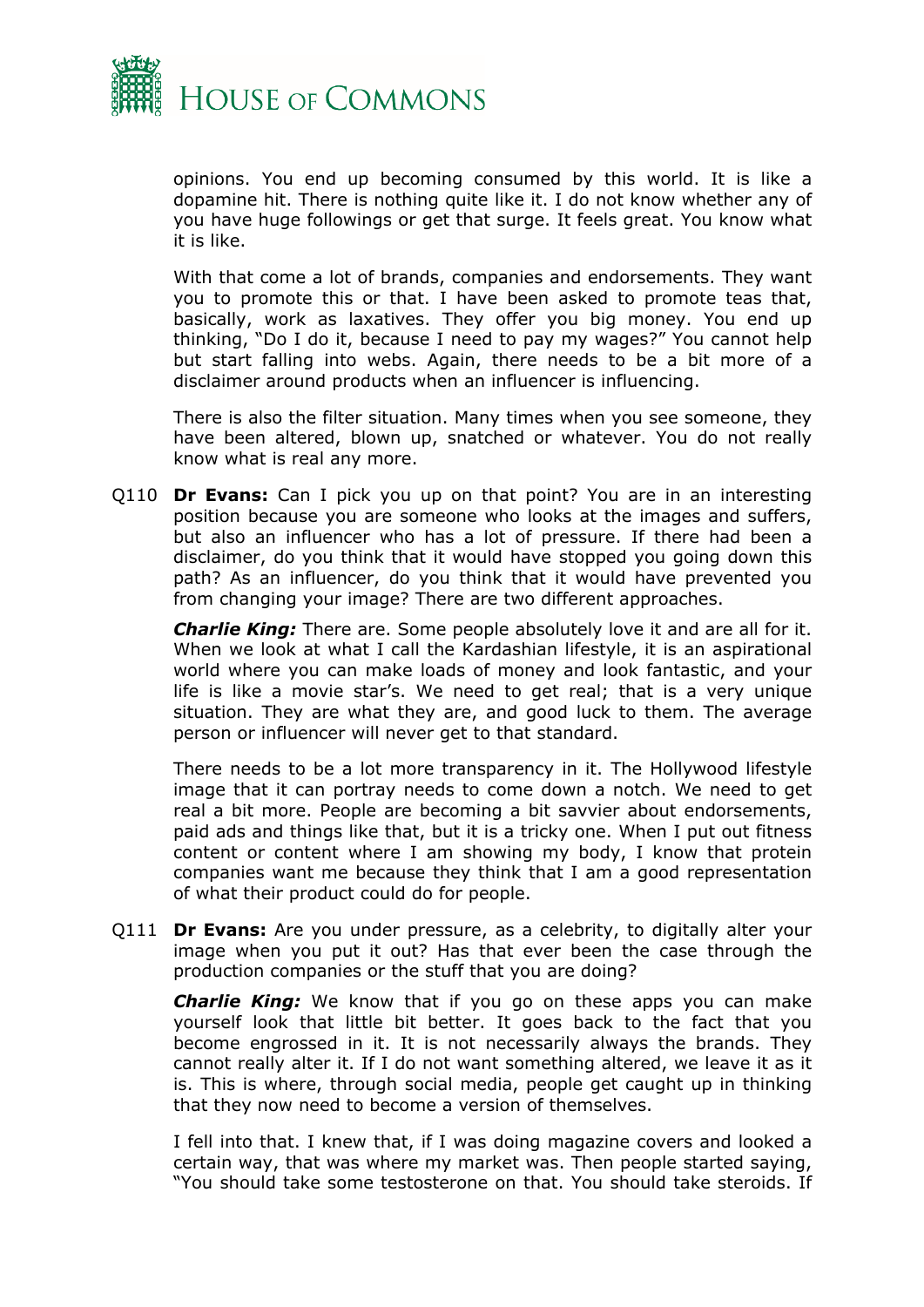

you've got to that level naturally, imagine what you will be blown." You cannot help but start thinking, "This could be something to do. Just a course." It falls into a very dangerous world.

This is what I said at the beginning. The whole thing is so complex and subjective. It is so much about the individual. It is a tricky one for you to try to get right, but awareness is key in all angles of it. All we can do is keep using different case studies and examples to try to find common ground somewhere.

**Dr Evans:** Thank you.

Q112 **Chair:** I have just a couple of quick ones to finish up with. First, I am quite bowled over by your courage.

*Charlie King:* Thank you.

**Chair:** You spent your life trying to look like the perfect man. Then you had a nose job that went wrong. Instead of covering it up, you have gone public and told everyone that you had an illness. Where did you find the courage to be so open about the fact that you had that mental illness when your whole life had been obsessed with image? Can you talk us through how you managed to do that, because it is a huge thing?

*Charlie King:* It is. It is in part a testimony to my character, which I own with pride. I am someone who really believes in being as transparent as they can. That has been very prevalent in my upbringing. I have always had quite a safe space, which has always helped.

What it stemmed from for me was that when I came out on "This Morning", the ITV show, at 29 the response was insane. I was an older guy coming out and talking about his own struggles with it. I still had to navigate life as a more mature gay man. Life was not necessarily rosy just because I had come out of the closet. I then had to learn, at an older age, to try to find out who I really was. After years and years of trying to hide myself, that was really tricky, but to this very day, people still say that that has helped them.

When I fell into the situation I have been in for the last few years, and once I had understood the body dysmorphia, I asked myself, "If I want to try to carry on with my career and rebuild myself after Covid and surgery that has gone wrong and that I can't do anything for, what am I to do? Just sit and hide for a year? The best thing I can do is use my profile and experience to try to make something positive out of it, to an extent." I am quite self-aware. I just had that drive in me. I thought that, if there is an opportunity for me to talk about this, I know it can help people, and it has. It has led me here, and I meet a lot of people who suffer with the condition. From a male perspective, it is really important, because a lot of people think that it is a female issue. It affects all people. Gender is not important.

Q113 **Chair:** Let me ask you to think about another group of people we have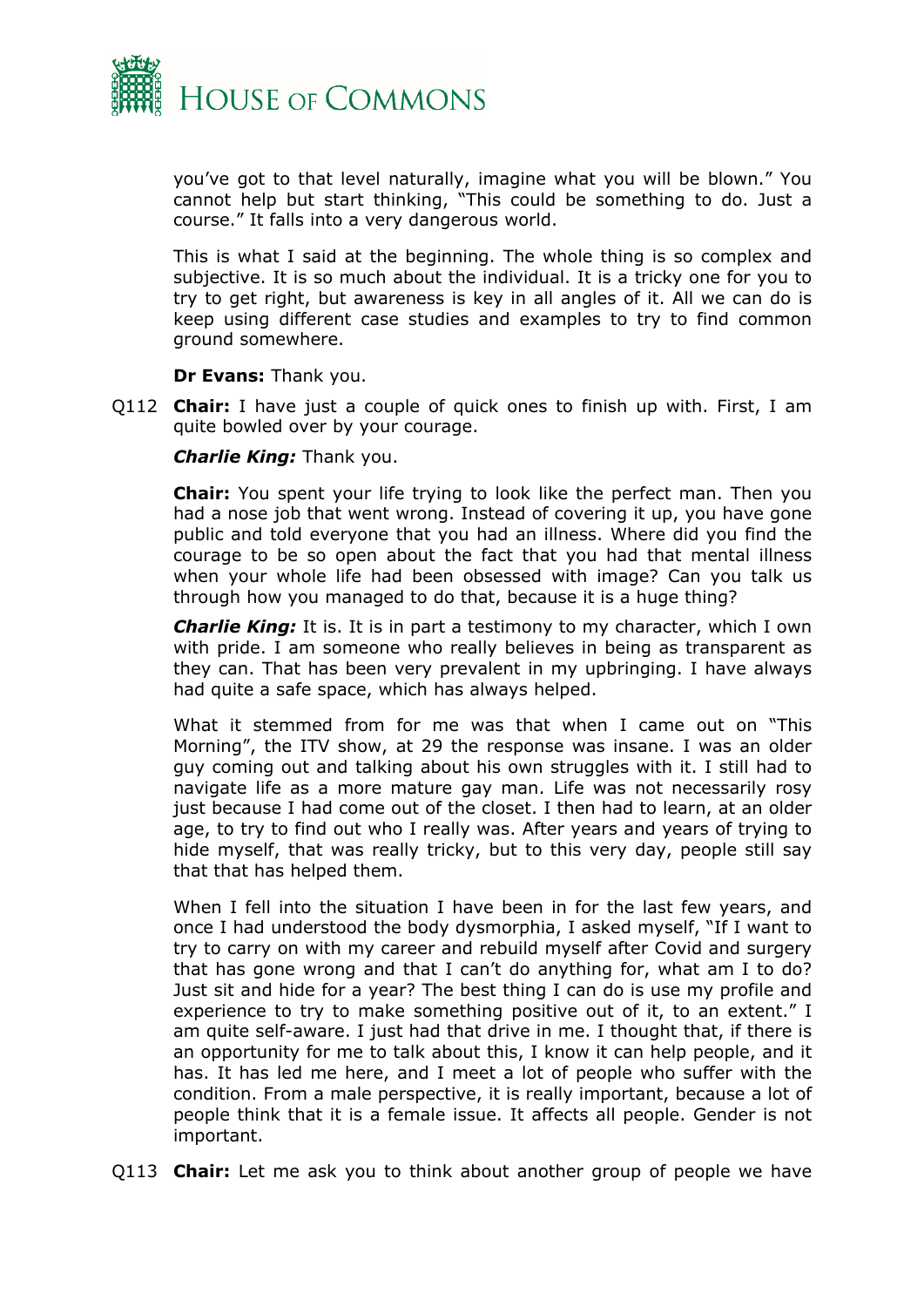

not mentioned today. What advice would you give parents who have teenage kids who are looking at a lot of stuff on social media and seeing a lot of perfect bodies? What should they be talking to their kids about?

*Charlie King:* It is a very tricky question. I am not a parent, but my sister is. I see how imagery can impact youngsters. The worry that we have—again, I am not quite sure how we grasp this—is that in our downtime we all seem to be consuming information. A lot of us, and youngsters, use our downtime on our phones and computers. It is just a bombardment of imagery and stuff.

From a parent's perspective, it is important that you try to know what your children are looking at. Conversations in school about what they see on social media are important. I do not mean just graphic material and things like that, which you have to control. This stuff is harmful, at times, in itself. There need to be conversations about what you might see on Instagram, TikTok and those sorts of things, and that it is not necessarily real. That is where it starts. If we try to talk about these things from a young age, children can then go home and talk to their parents about them. The parents will know that that is coming up in the syllabus or that these are conversations that they are going to start bringing into education. It is part of our day-to-day world now. We all see it.

Q114 **Chair:** I have one final, slightly more light-hearted question. I noticed that you said that you became very political. You wanted to be the cool guy. Do you have any message to MPs about the right way to be political?

*Charlie King:* The right way to be political? I think what you guys are doing here today is really cool. It is a subject that has had a lot of stigma around it, but you are hearing from someone like me. I still get embarrassed when people refer to me as being from "The Only Way is Essex", because there was stigma around that show. Equally, it has been an amazing opportunity for me, so great.

Who is really cool? I don't know. Cool is subjective. I think that what you guys are doing is great. If we can do something positive here today, that is a cool win, in my view.

Q115 **Chair:** I don't think we have ever been called cool before, so history has definitely been made today. Charlie King, thank you so much for joining us. We really appreciate that. We appreciate your courage in doing so.

*Charlie King:* Thank you very much. It was my pleasure.

**Chair:** We will now move on to our second panel. I will pause for a moment while our three panellists take their seats.

## <span id="page-8-0"></span>Examination of witnesses

Witnesses: Tam Fry, Dr Meadows and Helen James.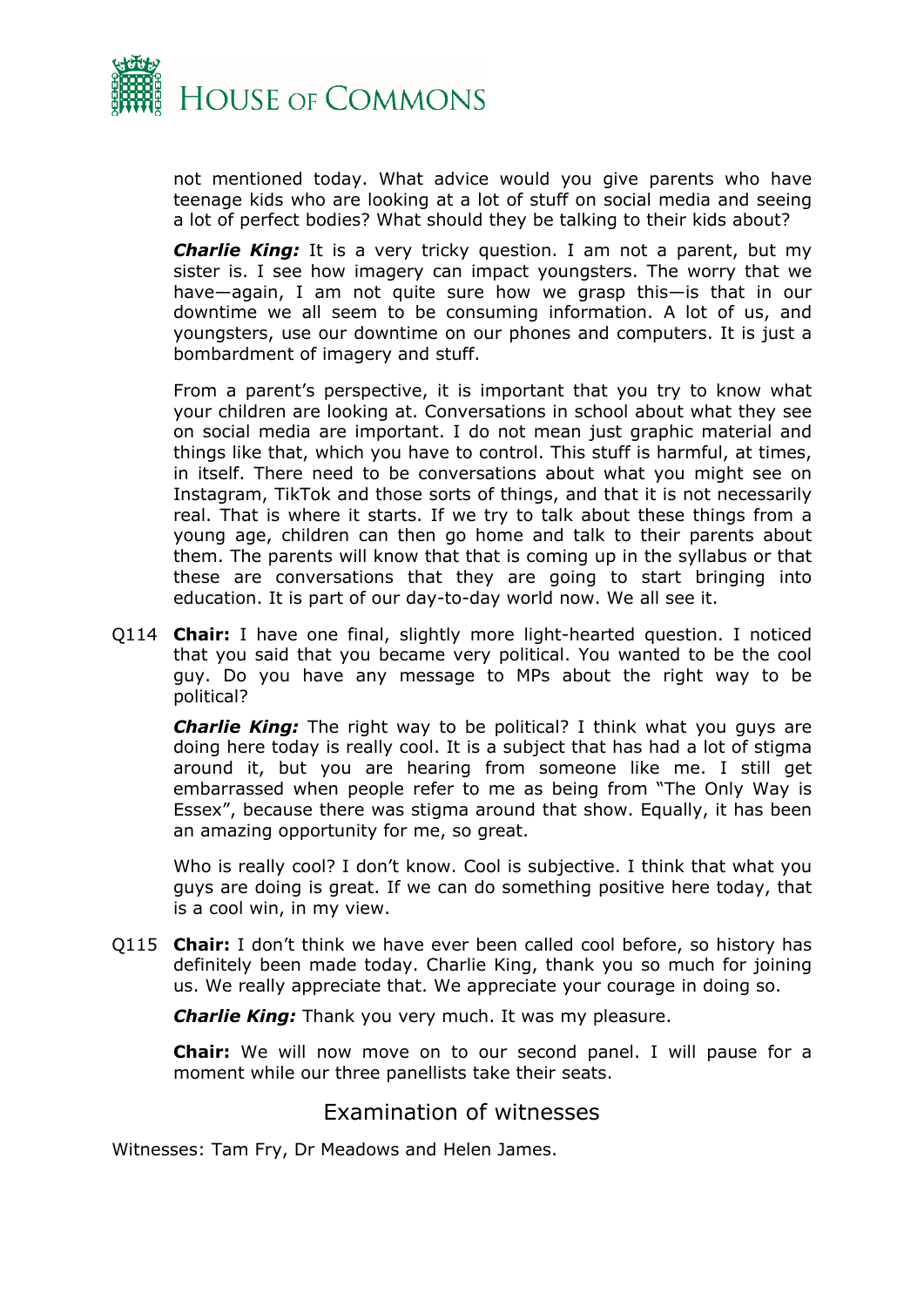

Q116 **Chair:** I now introduce our second panel, which will focus specifically on something we have touched on briefly—the interaction between the obesity agenda and the body image and dysmorphia agenda. We want to surface whether there are tensions and trade-offs, or whether there is a way that both agendas can be addressed.

I am very pleased to welcome Tam Fry, who is chair of the National Obesity Forum, which raises awareness of obesity and ways it can be tackled; Dr Angela Meadows, who is a lecturer in the department of psychology at the University of Essex and specialises in prejudice and discrimination relating to weight and body size; and Helen James, who is the founder of Nutriri, a social enterprise that works to help people accept their bodies and quit disordered eating. A very warm welcome to you all.

Tam, the Government's policies on obesity have been in the news today. What is your view of the current state of play with respect to the obesity agenda and what the Government are doing about it?

**Tam Fry:** Basically, the current state of play is stagnant. I have been looking at obesity for the last 30 years, and I have not seen any movement of any significance to tackle obesity. That appals me.

There is a lot that can be done. I notice that you are going to reform the hospitals of the United Kingdom. I think you should also reform community healthcare, particularly for children. The relationship that I would make between why I am here and body image is personified in a chart that I have produced and that Conor O'Neill will give you. It shows how, if you started to monitor children's weight properly from the early years, you would pick up anorexia or obesity at a much earlier stage than we have ever contemplated. It involves measuring children from the age of two. That is now agreed by the Royal College of Paediatrics and Child Health. It should be done every year from that age onwards. Your predecessor Health Committee recommended it in 2004, and it has never been implemented.

I have to say with due angst, because I am nearest the door, that I am afraid that I was watching you very carefully when you were Health Secretary and you did very little, either. It is now high time that you took the bullet between the teeth and did something with the current Government.

You will have read this morning in *The Times* that William Hague said, "Obesity U-turn is weak, shallow and immoral." I perfectly agree with all those factors. If Boris Johnson wants to halve childhood obesity by the year 2030, as he proclaimed, and as you announced in 2018, he really has to do something as of tomorrow—and I mean tomorrow. He ain't going to get there, unfortunately, but at least he should try. It is not just me saying that; the National Audit Office, when looking at the strategy that he produced in 2020, said that the measures were by no means sufficient to enable that aspiration to be achieved.

Q117 **Chair:** Thank you. Let me follow up on the point that is central to this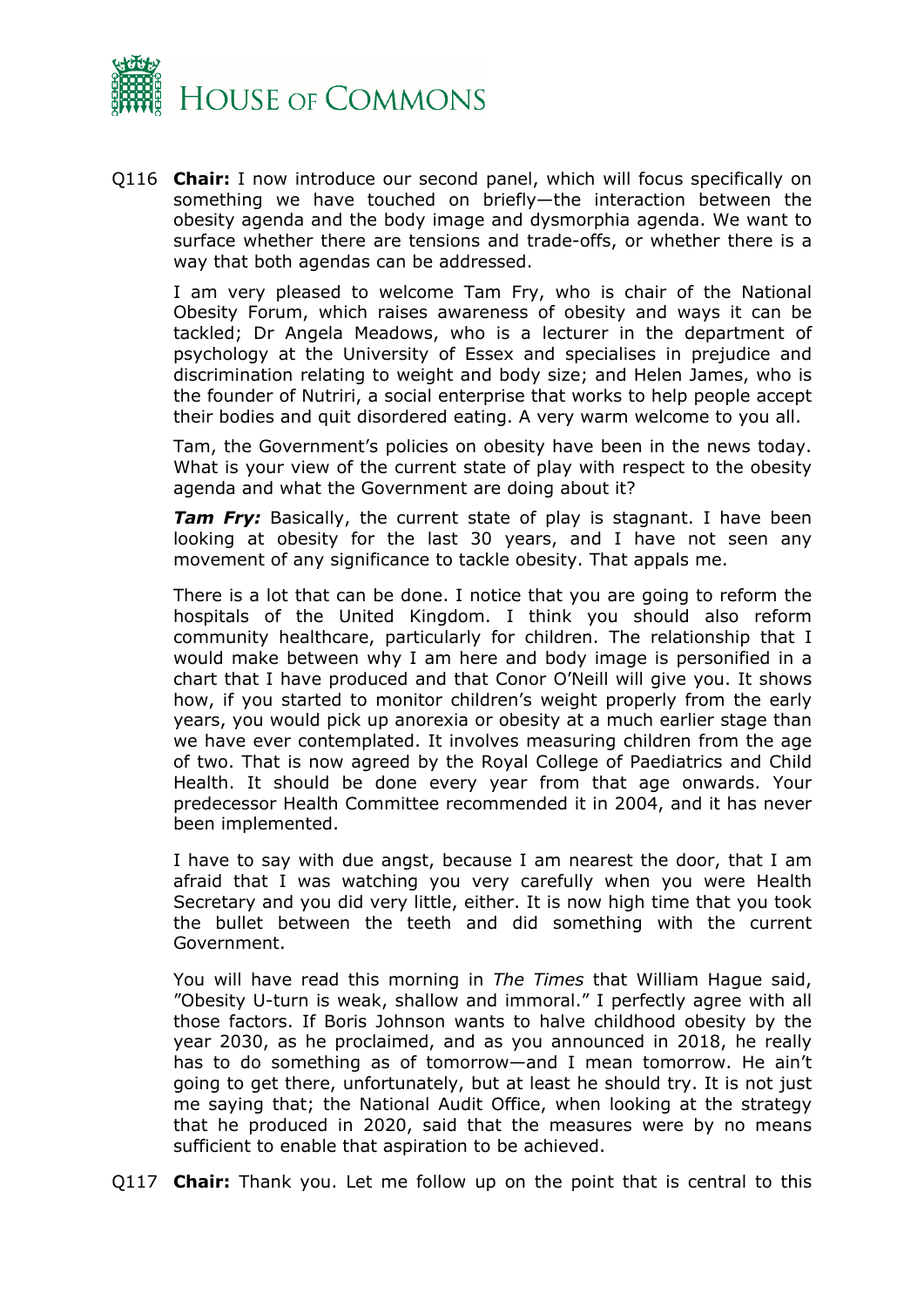

inquiry and this morning's evidence. A lot of people who are concerned about body dysmorphia say that we should avoid telling people they have the wrong body shape or the wrong body size because that can lead to some of the things that we heard earlier from Charlie King and, indeed, have heard very powerfully from other people giving evidence. From the point of view of an obesity campaigner, are you completely happy with that approach?

*Tam Fry:* Yes. I think it is disgraceful that both overweight and underweight are stigmatised in the way they are. In my view, that could be avoided if we had a proper health system in place which looked at children. I am concentrating on children because, in fact, if you miss children developing in one way or the other, they will go on developing that into their adult life. It is children who are the object of my energy, if you will. I want to make sure that all children are properly monitored, and then any sign of emerging loss of weight or too much weight is dealt with at the time with physicians who are properly trained to do it. I am happy, in a sense, that £100 million was devoted by Johnson to new weight management clinics. It is not enough. It is peanuts, but at least it is a start. It should be implemented and expanded.

Q118 **Chair:** Dr Meadows, could you talk us through the concept behind the Health at Every Size approach, and what sort of Government interventions you would be looking for to make that happen?

*Dr Meadows:* Yes, of course. First of all, I want to thank you because I never thought this would happen, but I actually agree with Mr Fry on something. Over the last 30 years, there has been no progress whatsoever on changing the trajectory of obesity or weight-related conditions despite hundreds of millions of pounds being invested in research intervention services and the national childhood measurement programme. The point is that none of it is working, and there is a reason for that.

Weight is not as much under individual control as we like to think it is. Things that we do to control weight, such as food restriction and dieting, tend to have rebound effects, where you end up heavier than you were when you started. Stigma itself is a chronic stressor. This is not just true for weight stigma. It is true for racism, sexism and heterosexism. People who belong to marginalised groups go through a society that is hostile to them. On a daily basis, that is a chronic problem of stress. The body responds to stress in certain, very well-known ways, by increasing stress hormones, cortisol and so on, and inflammation in the body, all of which are associated with increased risk of diabetes, heart disease, hypertension and some cancers. That is not just in high-weight populations; it is in people from racial and ethnic groups who are a minority in a given country or a community.

Telling children that they are overweight has been tried. It tends to have the opposite effect from that intended. It is associated with higher weight further down the line, independent of the original starting weight. It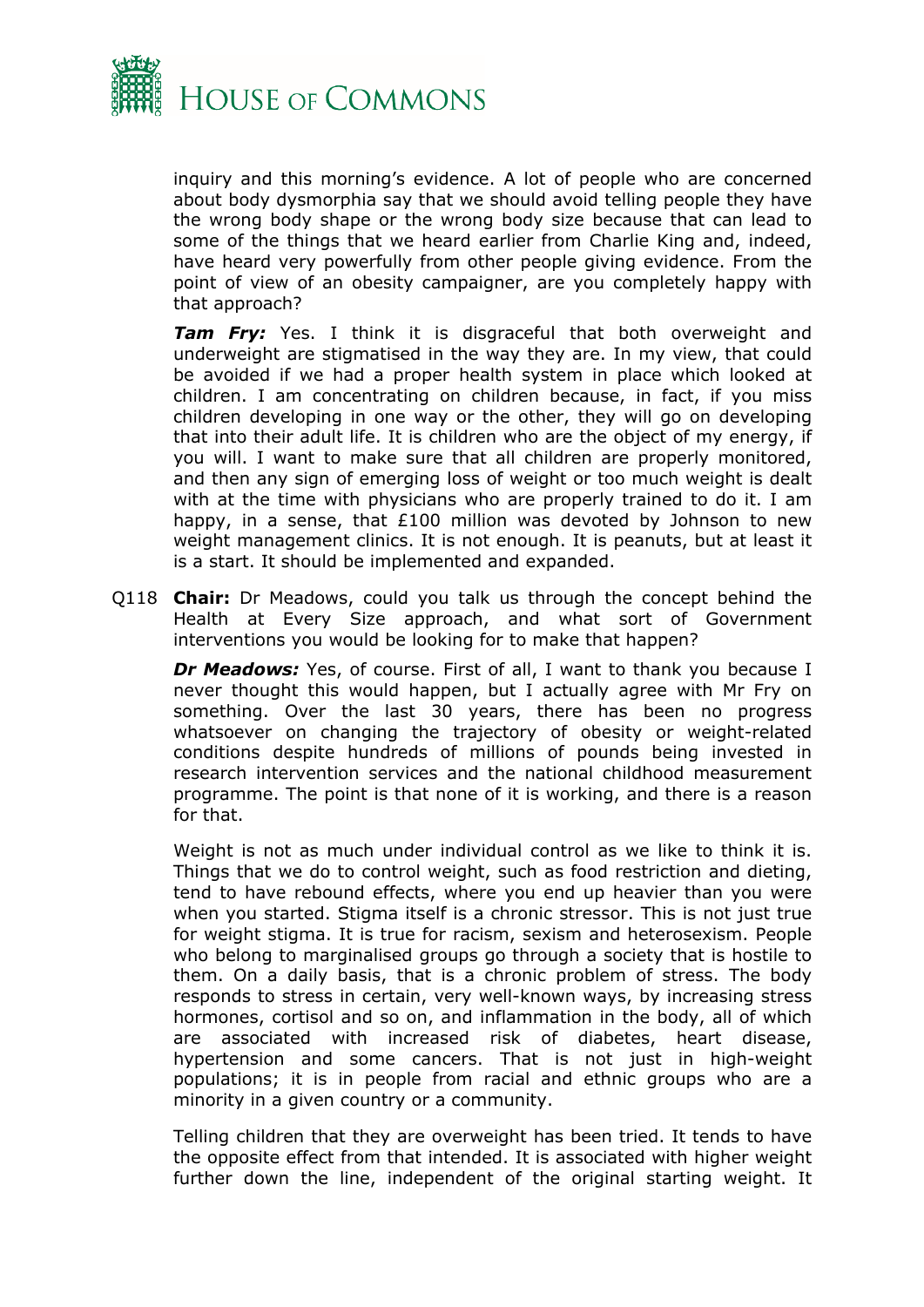

tends to promote body image issues, mental health problems, anxiety, depression, isolation, internalised weight stigma, and maladaptive coping behaviours. Food restriction tends to lead them to binge eating.

Q119 **Chair:** What you are saying is that, if a child is told they are overweight, the stress that creates in fact tends to lead to them eating more. Is that potentially—

*Dr Meadows:* Partly, but also the behaviours associated with that tend to lead to higher weight. It actually has a rebound effect. It is not achieving what we think it is achieving.

You keep coming back to the balance between a weight-neutral size positive agenda and the obesity agenda. The simple answer is that there isn't one. However, the good news is that I think obesity is actually a big red herring. The goal is not to create a thin population; it is to create a healthy population. The two are not the same thing. We all know thin people who are ill. We all know normal weight people who are ill, and heavier people who are not necessarily ill. There are ways to achieve the end goals that we are looking at and that we want to achieve, which is reduced illness, as I am sure Mr Fry would also agree with, but what we are looking for is not a number on a scale, but ultimately reduced conditions.

Q120 **Chair:** Let me bring Mr Fry in. Do you agree with what Dr Meadows has just said?

*Tam Fry:* I would not dare disagree with her.

**Chair:** Good. We are breaking out into harmony. That is excellent.

*Dr Meadows:* Coming back to your original question on the Health at Every Size approach, first of all one of the common misconceptions is that health at every size means that bodies of all sizes can be healthy or are healthy, and that is not at all what it means. It means that whatever your size, if you want to do something about your health and if you want to change or improve your health, focus on evidence-based health-giving behaviours and measure the outcome with health metrics, not with a number on a scale. If you want to do something about high blood pressure, maybe reduce salt in your diet, get a little bit more exercise, improve your sleep and reduce your stress. You measure the progress with a sphygmomanometer—a blood pressure monitor—and not by how much weight you have lost, because that is not sustainable.

The long-term effects of weight loss tend to be weight gain. While we know that the programme that Mr Fry mentioned in Amsterdam appears to have had quite good effects on reducing BMI in the adolescent population, from the National Obesity Forum's own evidence and report on that data there is no control group, there is no long-term data, there is no peer review and we have no knowledge of whether it actually improved health in the children. We have no knowledge of the long-term effects and harms that might have arisen from it.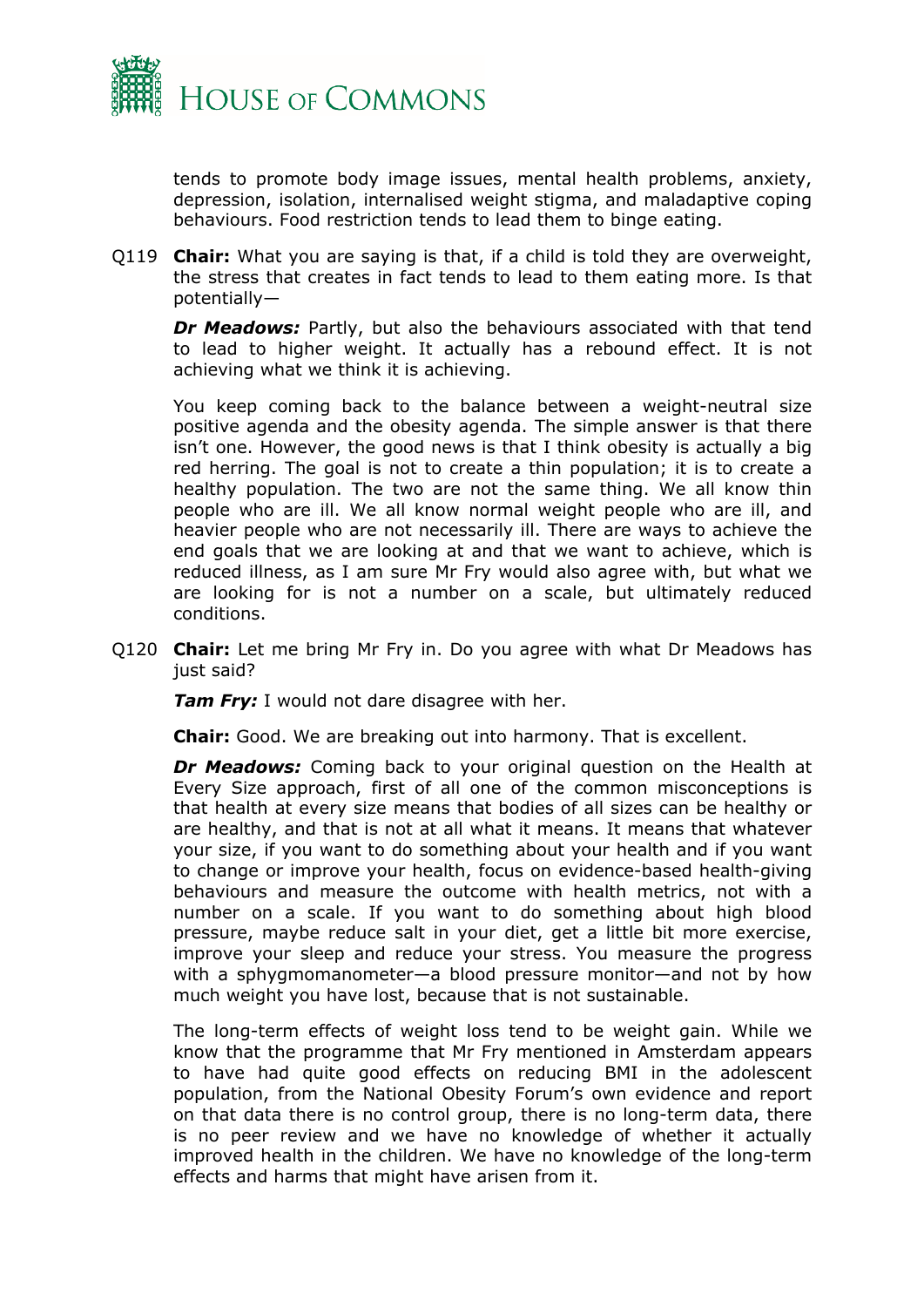

Q121 **Chair:** Thank you. Helen James, first of all, how widespread do you think weight discrimination is in healthcare? Are there particular groups that are affected more than others?

*Helen James:* Very widespread. It is in the essence of healthcare itself. I like to think of health at every size as healthcare at every size, so it is about access. Sorry, can you repeat the second half of your question?

Q122 **Chair:** I was asking about weight discrimination. Is it harder for people who are overweight to get access to the healthcare they need?

*Helen James:* Yes. I speak on a daily basis to people who do not even take themselves to the doctor because they fear that they will be told to lose weight, and not have their medical condition addressed. We have designed a weight-neutral patient activation card that somebody can take to their GP and say, "Is my weight causing me to be ill or is it a side effect? Is weighing me today medically necessary for what I present with today?"

We feel that we need to arm people even to access their own healthcare, but we find that every individual who comes through our doors wants to be active in their own healthcare. The stigmatised view that heavier people are lazy and not interested in looking after themselves is what is causing harm. That is what is creating the barriers.

Q123 **Chair:** What would you say to doctors who say that the name of the game in modern healthcare is prevention rather than cure, and that even if you do not have an apparent health condition, if you have a high BMI, you are more likely to develop something like diabetes, so the purpose of weighing patients is to try to understand who is at risk even if they do not actually have a long-term condition?

*Helen James:* You have to focus on causality and correlation of weight. I know that Angela will nod her head to this because I have learnt it all from her. It is a side effect; the weight is a symptom of something else. Whether it is a mental health condition, anxiety, depression, or a heart condition, or you are inactive for other reasons, for example for something musculoskeletal, focusing on weight is very lazy diagnosing.

**Chair:** Dr Luke Evans.

Q124 **Dr Evans:** I knew you'd do that—*[Laughter.]* I declare an interest as a GP. I have gone through many weight managements. I agree with part of what is being said on the stigma aspect that can present, but fundamentally if someone is obese they are going to put extra strain on their organs and their blood pressure, and so on. How do we tailor national policy to make sure that we hit those individuals in a way that will help them? Fundamentally, you are in a vicious circle. If you are putting on weight, you are going to have problems with your knee joints. Therefore, you are going to have pain. You need to reduce the weight, but you need to exercise to help to do that.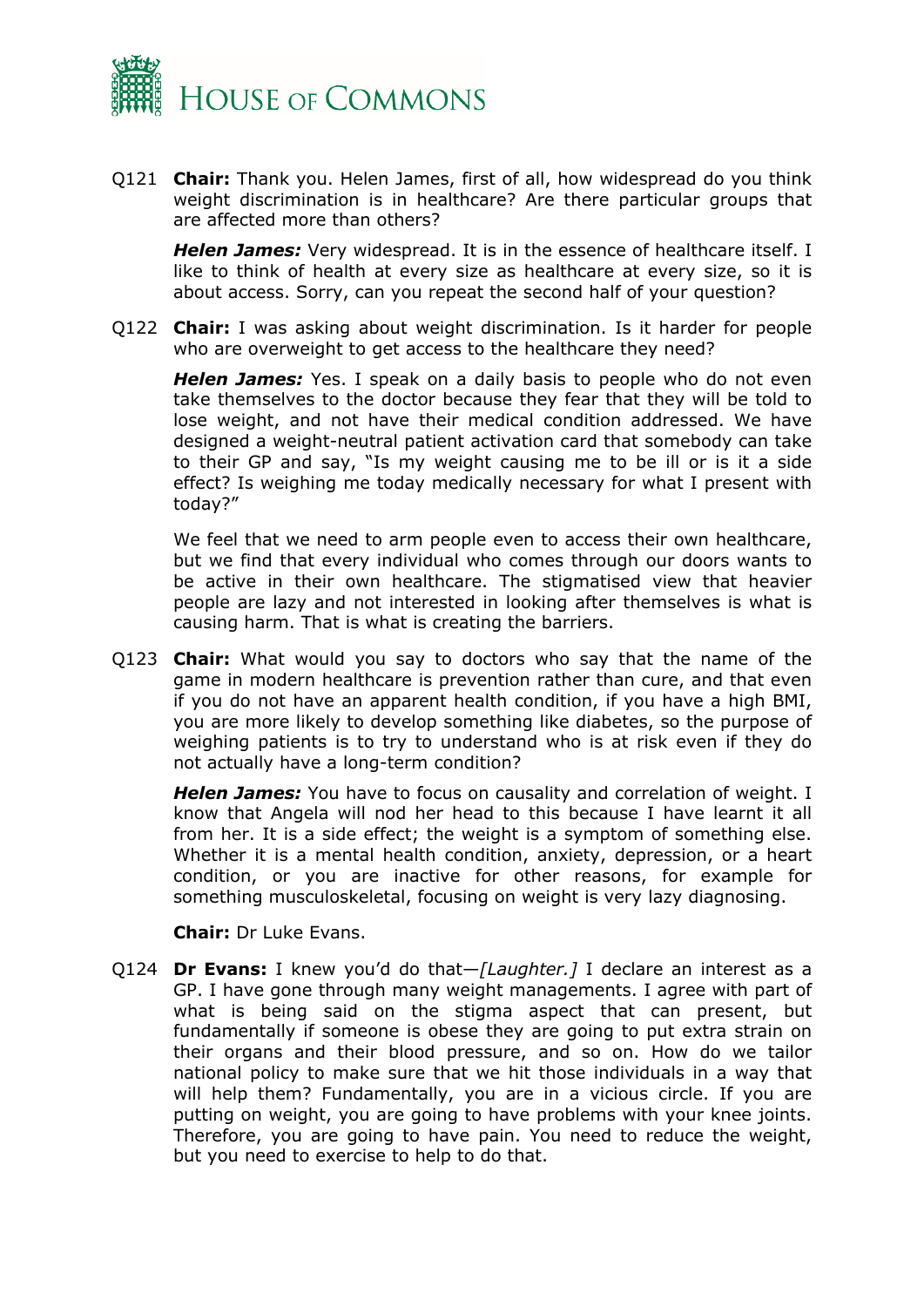

I entirely agree with your point as well about diets not working; it is a lifestyle. How do we get lifestyle advice to people at both ends of the spectrum: those with eating disorders in extreme sports and those who are morbidly obese, and everything in between? You are nodding along, so I will go to Angela first and then Helen.

*Dr Meadows:* You are absolutely right. It is about behaviour change. Weight loss is not a behaviour. It should not be given as the outcome. Nothing about what I have said, or the science behind it, is to suggest that people of higher weight are not at greater risk of various health problems. That is absolutely true. The question is, why are they at greater risk and what shall we do about it?

Even if you believe that the fat cells that they are carrying per se are what are causing the ill health, everything that we are trying to do to reduce their weight is not evidence-based. We cannot ethically promote intentional weight loss as a health-giving behaviour because it is not. Although this might sound quite radical, the best thing to do would be to stop trying to interfere with people's weight. By all means, get them to try to increase access to diet and safe spaces, make communities safer and reduce crime and poverty. It is all those big things. Health will be the result of that.

When you make it about weight, we can focus on behaviours, but in people's minds, and often in doctors' minds, it is, "And then you will lose weight." People are doing those things because they are told there is weight loss at the end of it, and it is the weight loss that is the benefit. That is not at all true. Diet interventions in studies and randomised controlled trials have horrifically bad results. They are not associated with improvements in metabolic function except where there is an exercise intervention. Exercise is good for just about every system in your body. It is not good for weight loss at the amount that is safe and sustainable.

Getting people moving will improve health. It will not necessarily reduce their weight, but because people are being told, and the public health messaging they are getting, is that it is all about weight, they exercise and work out like they see on "The Biggest Loser" until they are sweating and vomiting over the side of the treadmill. They are doing something that they hate and that they have always hated because they were bullied at school. They do not lose the weight and they stop. What we really need to be doing is promoting health behaviours for the goal of health behaviours without the focus on weight. It would be wonderful if the Committee could look at the wealth of evidence on this and remove that focus on weight. I keep coming back to this. It is a red herring. We have to focus on health behaviours and health outcomes.

Because of the disparities in body weight across different racial groups, socioeconomic status and what have you, this focus is actually increasing health disparities. By removing the focus on weight and introducing what I would recommend, which is to do away with all the weight management services, the interventions and the public health stuff, and go for a health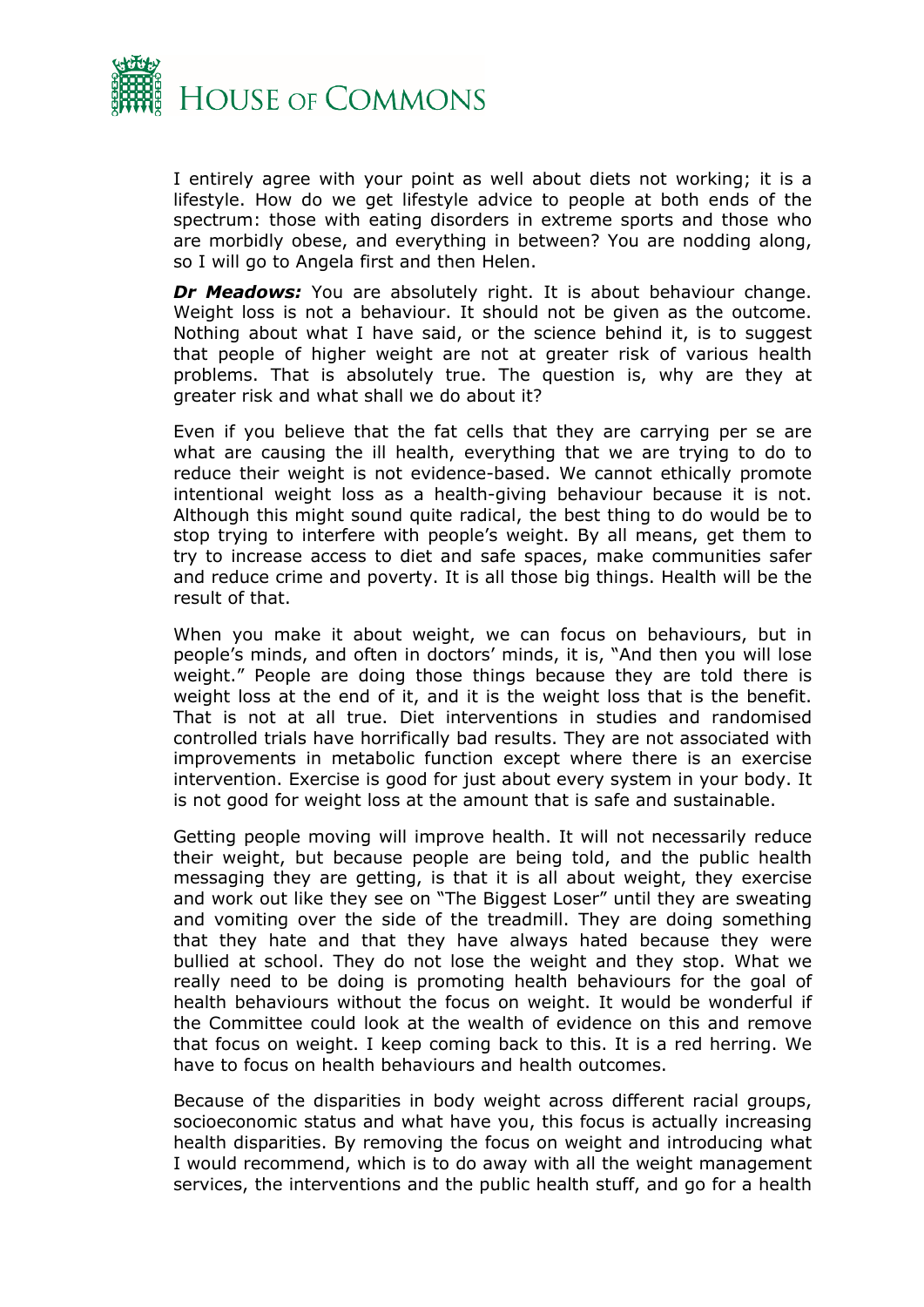

promotion approach that can be targeted as culturally appropriate health promotion approaches in different communities, not only does that work on the individual level but it starts to even out some of the disparities that we are seeing.

**Dr Evans:** Helen, do you want to come in as well?

*Helen James:* I have managed to access some up-to-date figures on what we are spending and what is working out. I will share those. For April to December last year there was a £100 million pot that was allocated to cover tier 2 weight management services—only tier 2. Of that £100 million, about £30 million was drawn down and accepted by local authorities. For that £30 million, this is what we got.

First of all, £7 million of the £30 million resulted in no referrals, so no action was taken. A further £7.5 million of it had some referrals but nobody completed the programmes that they were referred to. Going back to the headline figures, 15,753 people had referrals, and 9,327 people enrolled on the suggested weight-focused intervention. Of those, 1,601 people completed. That is £30 million and 1,601 people, of whom 14% possibly lost 5% of their body weight: 220 people possibly losing 5% of their body weight and we spent £30 million on that between April and December last year. I want to bring out just how ineffective we are being.

I do not see that as an individual failure. It is nowhere close to being the individual's fault. It is a commissioning problem. It is a policy problem. I sit in weight management service provider engagement meetings. We are ready for a change in policy. We are being asked for it. What we do at Nutriri is being asked for. We sat in a one-to-one commissioning meeting for this very tender, for this pot of money. We were told that unless we were willing to weigh our participants we would not be paid for our work, so we did not bid. Then we see these results. It is pretty dramatic when you bring it back down to the pounds that we are spending and thinking that that comes down to somebody not adhering to something. All we need to do is to stop making it about weight. We can get further engagement. We get prolonged engagement and completers of our programmes, and people come to us specifically because we are not weight focused. We are weight-neutral.

Q125 **Dr Evans:** We have two differing opinions on the panel. Is there an argument that it is human nature to make different choices? Some will choose to go to your situation; others will be motivated by having their weight managed. On the one hand we have both of you saying, "Do away with weight," and on the other hand we have Tam saying that we should be measuring people more. Why are we in this situation? Tam, do you want to come in on this? There is clearly an obvious divide.

*Tam Frv:* The really important thing in this conversation is that I have not heard the word "prevention" too much. We are waiting for the problem to develop before we do anything about it. What we should be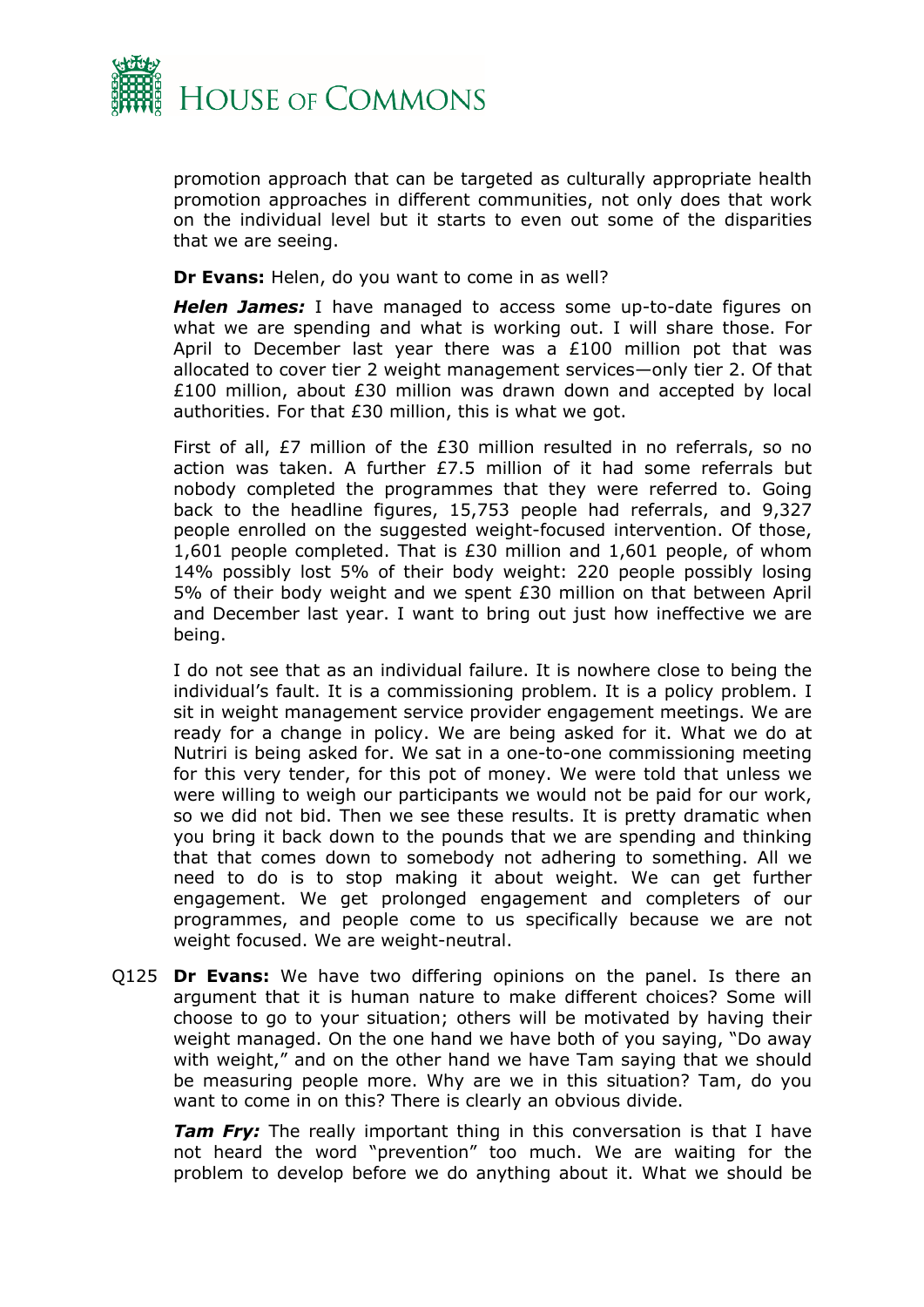

doing is getting in early in order to look at the charts and to see the way that the trajectories are going for each individual child. If there is a reason for being referred for weight management, that is the time to do it. That is what the charts are about.

Last week, we had the Maastricht convention on obesity in Europe. A paper there said that 3% of doctors referred to weight management courses. One of the reasons they do that is that they are so inadequately trained. In this country, for the first time, we now have, pinched from the United States, an obesity competency management. It is absolutely fundamental that we train our doctors much better in identifying weight, the causes and the way that weight will start to engender other problems like diabetes, cancer and heart problems.

Children should be not told but advised about the consequences of being underweight and overweight, and I do not think that that happens. It should happen pre-school. It should happen in the early years of school, so that by the age of puberty children know what to expect, we know what to expect and there will not be this real problem which I have of the media and the fashion industry picking up small, thin girls as models and persuading girls that, if they want to get on in life, they should be thin and successful. That is just ruinous, in my view.

Q126 **Dr Evans:** Thank you for that. We could debate obesity for a very long time. I am keen to pull it slightly back towards body image. I would like to come to you on this basis, Dr Meadows. Do you think society has opened to the fact that you are not talking about weight but about healthy bodies? Do you think advertisers and social media are seeing that? If so, what should we do to help expedite it, so that people look at a better variety of images in the world where we live?

*Dr Meadows:* Absolutely. It is very interesting and very commendable that this Committee has had lived experience statements from a very wide range of people with different body image issues.

If I may tell you a very quick story, a few years ago I was invited to speak at a body positivity café that was a Social Science in the City event run by the University of the West of England Centre for Appearance Research. They did something similar. They had a disability activist, a trans activist, a researcher on colourism, one on LGBTQ+ body images and me. It was the first time I had ever spoken to a group of people about my research without PowerPoint slides. I jotted down a dozen points that I wanted to make. I was the last speaker, and as everybody else was talking I was going, "No. No. Been said. Been said. Been said." What was really fascinating about it was that all of those different groups were having the same issues.

Somebody asked, "What can we do to help people with their body image issues?" The answer should be far more obvious than it is. This is not about people's body image issues. This is a society that tells people that their bodies are wrong, that they are deviant and that, if they do not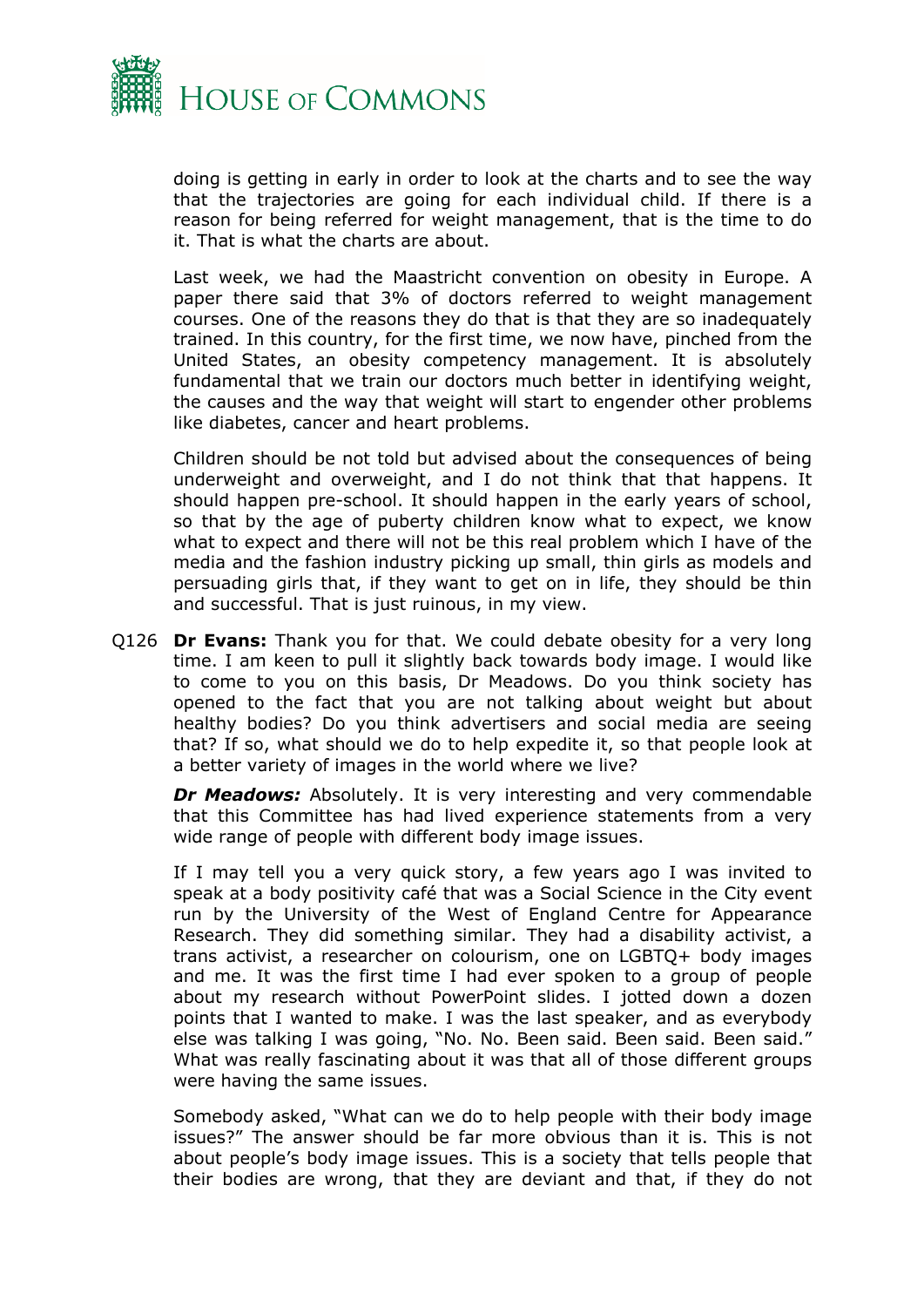

meet the ideal slim or muscular white, young, able-bodied, straight or whatever it happens to be, there is something wrong with them. This underpins just about everything else that you are hearing.

Yet again, I agree with Mr Fry; we need to start young. But not with that. I'm sorry. In schools we need to be making people more aware and accepting of diversity of all kinds. We need to make people more aware of critical media analysis. I do not think you can control the media. I do not think you can control social media, but any intervention that you come up with that is designed to improve body image or psychoeducation if people had more information is not going to work as long as society is telling them that people who fit this mould are successful and good, and people who do not are flawed in some way.

Q127 **Chair:** To be very specific, so that I understand, you do not agree with the idea that children should be weighed every year at school.

*Dr Meadows:* Absolutely not.

**Chair:** Explain why.

*Dr Meadows:* There is no evidence that it leads to improved health. There is no evidence that I am aware of that it actually leads to weight loss.

*Tam Fry:* I think—

**Chair:** I will bring you in in a moment, Tam. I want to hear Dr Meadows out.

**Dr Meadows:** It creates unnecessary stress. There is some really interesting research that has come out of the US—the aerobics center longitudinal study, which is a very well-run cohort of tens of thousands of people followed over a long period of time, 30-odd years. What they found is that being unhappy with your body is associated with about two and a half to three times the risk of developing diabetes, independent of your body weight. That is mind-blowing. We are talking at population level.

Q128 **Chair:** To be very clear, do you think there would be more cases of body dysmorphia if we were to weigh children every year?

*Dr Meadows:* Absolutely.

Q129 **Chair:** Do you have that view, Helen James? I will then bring in Mr Fry.

*Helen James:* Yes, absolutely. I was a straight-sized infant, child and teenager. My dieting career started in early adulthood. I would have passed through Tam's suggested child measuring approach with flying colours. My stuff started much later in life.

I have two daughters and I am very grateful that I am aware of all the evidence that points to us needing to stop focusing and centring weight in our healthcare systems. I think it is the biggest operant conditioning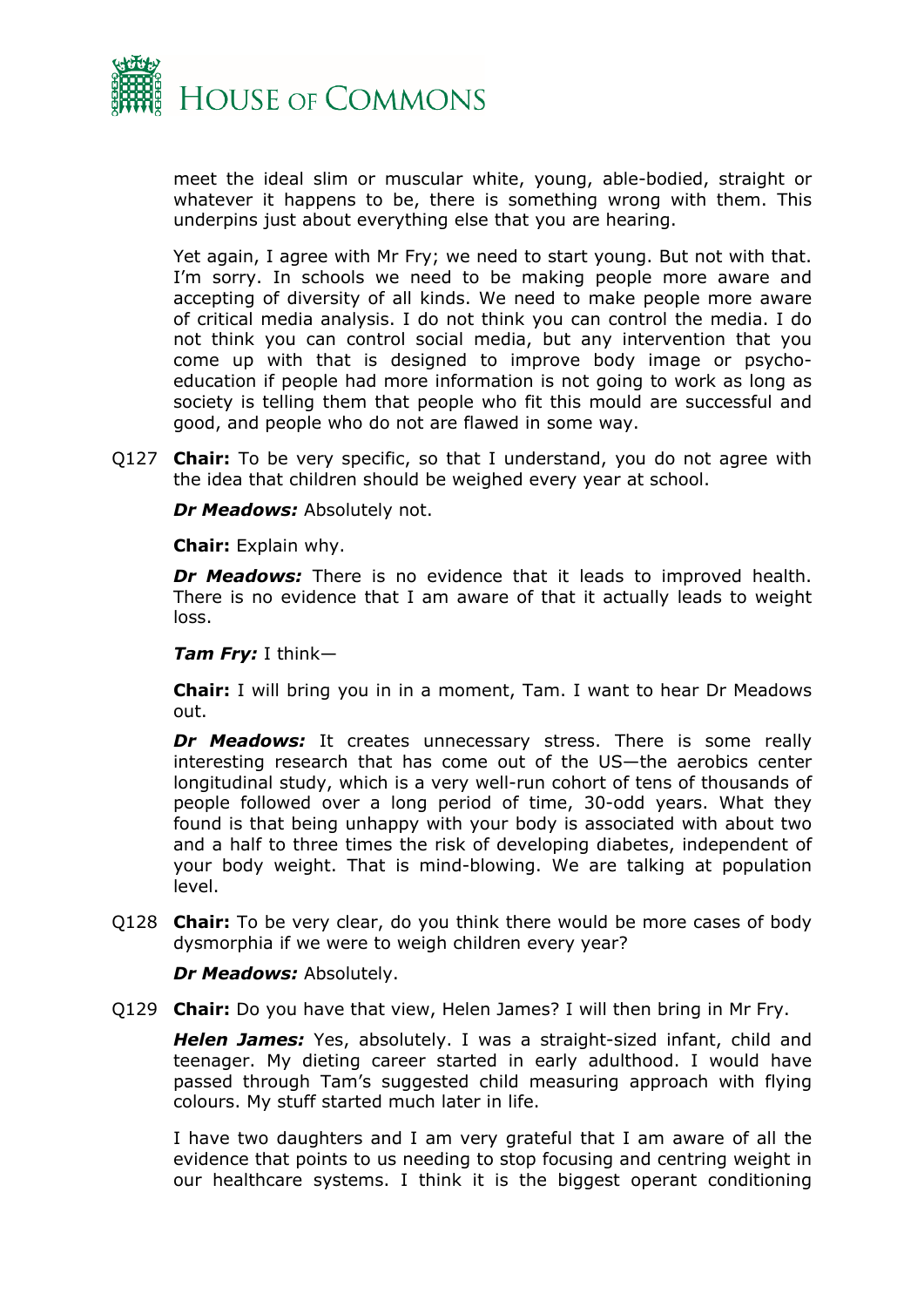

distraction on public health, and a significant drain on NHS resources. I am really grateful that on this inquiry you have brought weight into it; I know you did not start out on that tack.

Q130 **Chair:** Let me ask you one question finally before I bring in Mr Fry. Even if you accept that someone having a high BMI is a symptom and not the cause of health issues, is it not important to have the data, so that you actually identify which children at which ages might have abnormally high BMI or abnormally low BMI? You could then devise a treatment programme that would be based, as you say, on improving health outcomes. Is it not helpful to have that data in the first place?

*Helen James:* We need to make weight measurement akin to measuring the size of people's feet. It is literally not relevant. It is in the way. It is causing more harm than good. I cannot put it clearer.

**Chair:** Thank you. Mr Fry, it is your turn. You have been patient.

*Tam Fry:* Thank you very much. By several decades I am the oldest person in this room. You will not remember, as I do, being weighed and measured every year at school, way before there was any big theory about whether it was a good idea or not. It was part of life, rather like brushing your teeth. The nit nurse would come up and stick you against the wall, put you on the scales and write some figures down, and off you went. We did not care a damn because we were not, if you will, overtly drawn to the problem.

We are agreeing on a lot of things, but I disagree with you totally because what you have just said is sending out of the window the combined advice from four or five royal colleges, who say that we now have to really look at the data. Without the data, you cannot make any sensible decision. If you want to get the data, you have to go and measure people, and then you will see what is happening to them whether they are going up, whether they are keeping on the right centile or whether they are going down. Then you give them advice. If you do not have that data, you are swimming around in thin air. Fundamentally, we have had a lot of fun together and we have agreed, but I disagree with you totally.

Q131 **Chair:** We will have the final comment from Helen James and Dr Meadows, and then we will suspend the session until the Minister arrives. First of all, Helen.

*Helen James:* I have a suggestion—a random idea about that £70 million that was not even drawn down by local authorities. Why don't we use just a fraction of that to commission some weight-neutral services and some testbeds and see how we do? A lot of people are under the impression that there is a dichotomy—that if we are not monitoring weight, everybody is going to get fat. That is just not the case. Individuals want to be very active in their own care. Monitoring weight is the barrier.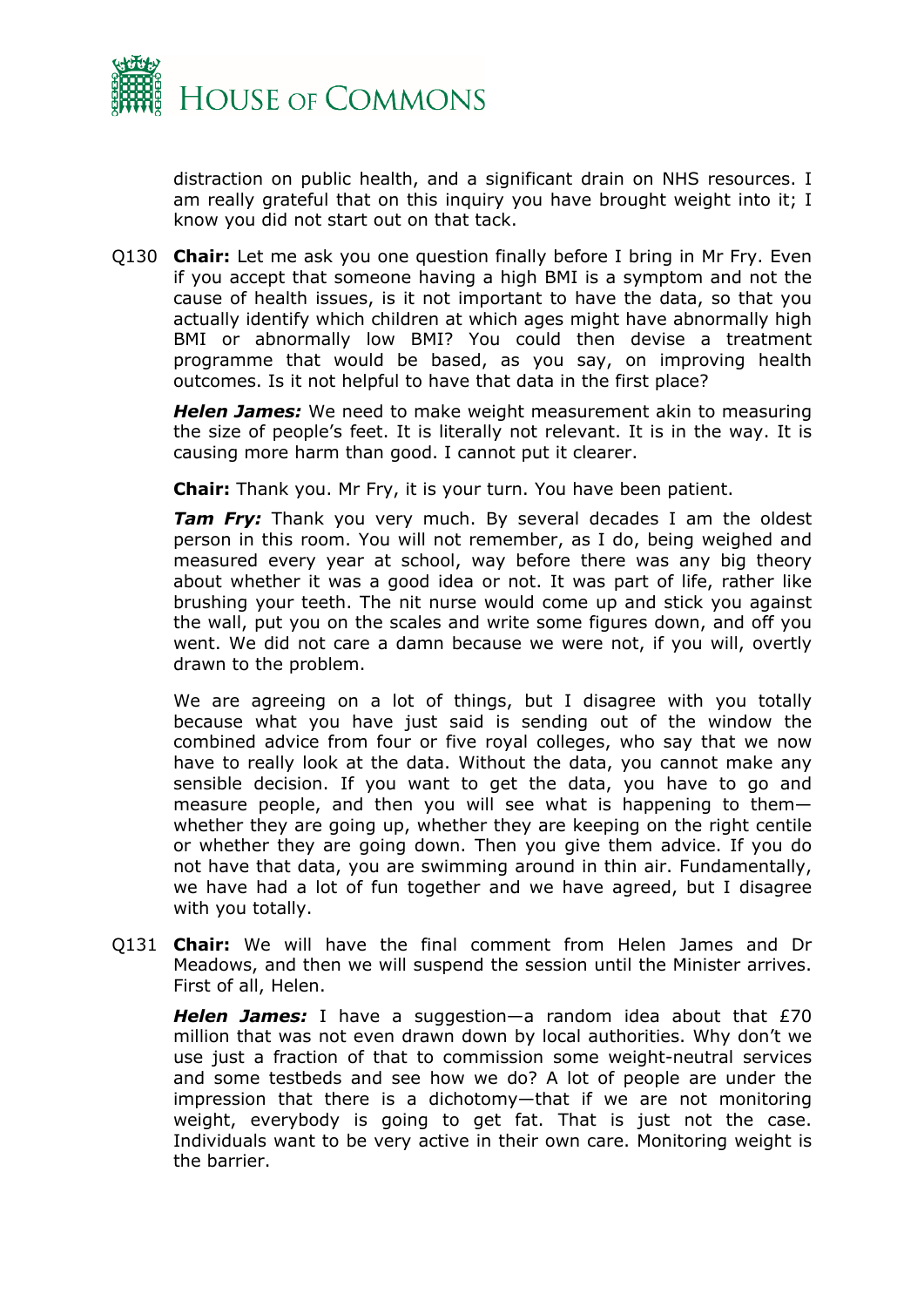

**Chair:** I will bring in Dr Meadows, and then Taiwo has a question.

*Dr Meadows:* The reason why people were measured back then was to make sure that they were developing normally. It was not really about problem weights.

To go back to your question, Jeremy, of whether we want to know if people are underweight or overweight so that we can intervene, we are focusing all our efforts on people at the extremes, not all of whom necessarily need those efforts. We are missing a lot of people in the middle who might have some quite serious problems.

The idea is not just to spend money on children who are fat, or what have you, but to promote health and wellbeing for people of all body sizes. To the extent that we have data on this—it is underfunded and difficult to get research money, and programmes tend not to have long outcomes—I agree with Helen on the call to action. In data from two to five years, what we are seeing is that weight-neutral interventions deliver improved mental health and improved physical health markers. They are much more sustainable. The attrition rate is lower. Engagement in adaptive health behaviours is sustained, as opposed to people who temporarily lose weight and then gain it back again and stop doing all the healthy things because they have regained the weight. We can achieve what we are trying to achieve, without doing the harm, much more cheaply and much more effectively.

Q132 **Taiwo Owatemi:** We heard earlier about Charlie's experience and that he believes there should be a duty of care from clinicians. Do you share the same views as him, Dr Meadows?

*Dr Meadows:* Absolutely. The stories I heard from Charlie today—I watched some of the earlier evidence about influencers being offered all of these opportunities—are horrifying. One practical thing that could be done or recommended by this Committee might be to prevent or disallow organisations or surgeons that promote these kinds of bodily interventions from chasing business. I will stop at that.

Q133 **Taiwo Owatemi:** Helen, as a mother and also in your work, do you agree with the comments made by Dr Meadows with regard to having a duty of care for clinicians?

*Helen James:* Yes, and I do not think it is that difficult to achieve. It is about stopping something rather than trying to start something completely different. It is just one element. Everything else is employed already. We have service providers that do not like delivering a weightcentric programme. I have spoken to social prescribers who dread making calls to parents whose children have been picked up through the national measurement programme. They do not feel that they have supportive language. They feel the telephone call in the first place is very inflammatory. There are boots on the ground currently doing the work, paid for as I detailed earlier, and ready to work weight-neutrally.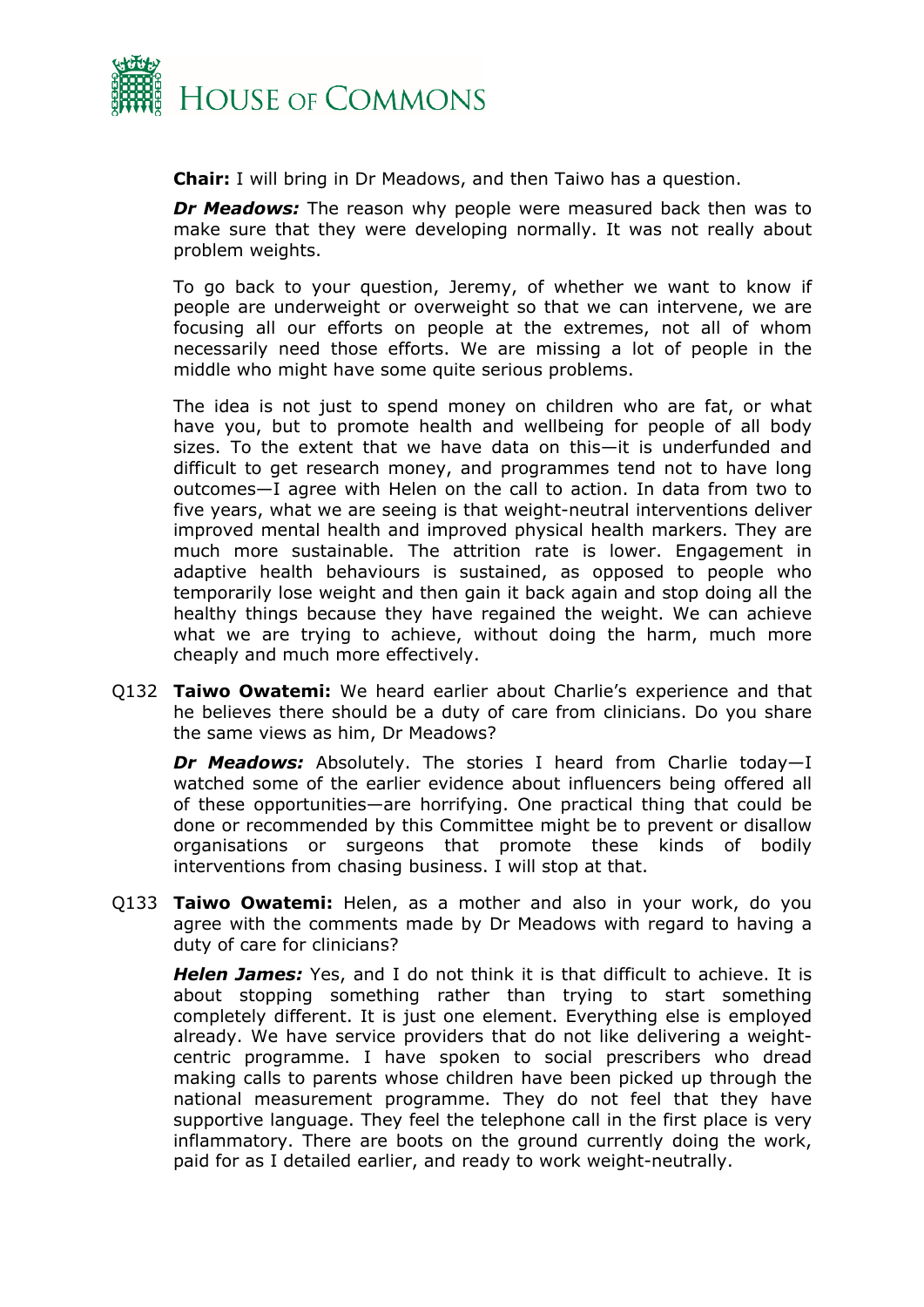

#### Q134 **Taiwo Owatemi:** Tam, you wanted to come in.

*Tam Fry:* I am glad that you have brought up the national child measurement programme. That is nothing whatsoever to do with obesity, anorexia or anything. The national measurement programme was a device set up in 2005 to provide two snapshots of the state of weight of four-year-olds, five-year-olds and 10 to 11-year-olds. It is simply a snapshot of life as it is.

In my career, I have sat in on about five Governments and five Health Committees. They have all talked and talked and talked, and what has come out of it is absolutely nothing. I have to tell you frankly that if your Committee does not actually stand up to Government and take some action, in 10 years' time we will still be talking about this problem and it will be worse; 75% of the nation is overweight. That is a disaster, and you should be doing something about it, please.

**Chair:** Thank you. We have heard loud and clear what you said. We are very grateful. We have certainly surfaced the tension in this debate. I am afraid it is bad news for you, Mr Fry. This is not an inquiry about obesity. This is an inquiry about body image, but we thought it was very important to hear about obesity issues because we need to understand the interaction between the two. It would be disingenuous to pretend that there were not tensions between those two agendas. That is why we thought it best to address them head on.

I found myself in the curious position of agreeing with two sets of witnesses who profoundly disagree with each other. That is why we will think very hard in our report with what we come out with. I am very grateful to you all for coming this morning. I am now going to finish this panel and suspend the sitting for five minutes. We will then continue and talk to the Minister.

## <span id="page-19-0"></span>Examination of witnesses

Witnesses: Gillian Keegan MP and Zoe Seager.

Q135 **Chair:** We now move to our final panel this morning. I welcome the Minister of State for Care and Mental Health, Gillian Keegan, and Zoe Seager, who is the deputy director for mental health policy and operations at the Department of Health and Social Care.

We have been talking about the tensions between the desire to address body image issues and how they can lead to mental illness, on which we heard very powerful testimony, and the obesity agenda. That has obviously been in the news this week, with the Government's decision to postpone measures to deal with BOGOFs and other measures.

I want to ask you to start, Minister, by commenting on William Hague's comments this morning in *The Times*, where he said that the decision to delay certain measures to tackle childhood obesity were "profoundly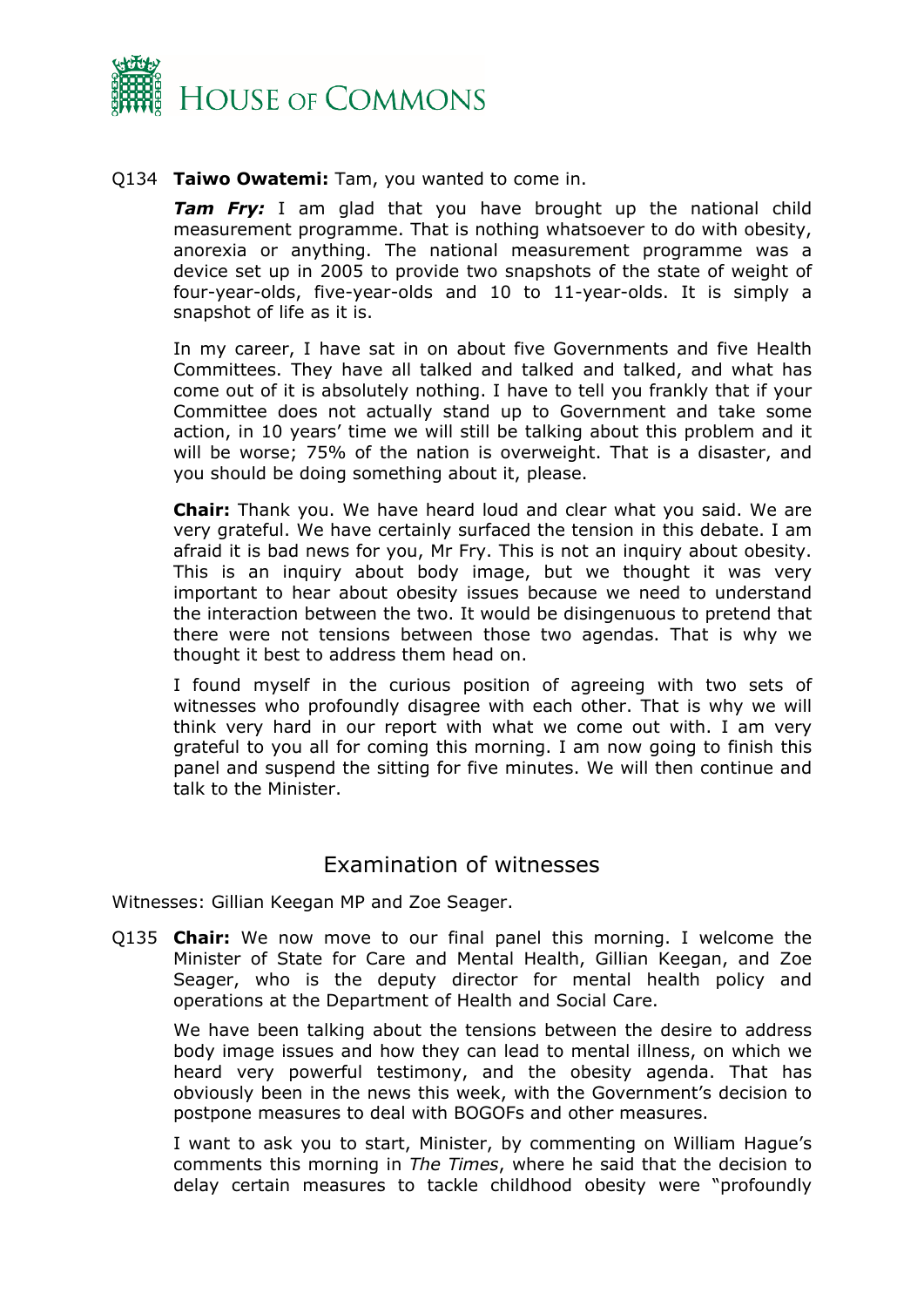

mistaken" and "morally reprehensible". What do you say to that?

*Gillian Keegan:* It is not my area of policy, but I know that the regulations came into force on 6 April. The decision has been made to pause by a year. The reason is that the evidence that they put together, which showed the behavioural impacts, could change as a result of the cost of living crisis. At the time, I think it showed that people were eating more and actually not saving much money because there was more waste. That was some of the evidence. I suppose the unknown thing is whether people will be less wasteful when we are paying more for food. So that the Government could do some analysis on that, they have decided to pause it because of the cost of living. Food inflation and food costs are obviously the other things that peak in the news, and none of that was anticipated when the original evidence gathering was done.

Q136 **Chair:** Let's move on to what we have been talking about this morning, which is the potential tension between the obesity agenda, where we are now the fattest nation in Europe, and the risk of body dysmorphia and people becoming obsessed with their image, having mental illness as a result.

We had very powerful evidence this morning from Charlie King. What is your view as to the right way through this so that we have a healthier population at both ends of the scale?

*Gillian Keegan:* Obesity is a global issue. Since 1975, many more of us are obese. There have been a lot of changes in eating patterns and behaviours. Clearly, it is an issue that we need to address. However, as you say, at the same time we have other phenomena as well. Social media, which did not exist when I was young, is also having an impact on other groups of the population who compare themselves unhealthily to other people and are constantly trying to reach unrealistic expectations. It can and does have an impact on people's mental health, with both obesity and eating disorders, as well as body dysmorphia, and so on.

It is very complex. We saw that with the calorie labelling that has recently been introduced to larger restaurants for out-of-home eating. A number of people were very concerned by that and how it would impact people with an eating disorder, who were already quite obsessed with calories and calorie counting. However, we have to get a balance of risk, basically to say that it is the harm to the large group of people who do not understand how much they are eating in calories outside the home, and it is probably going to change behaviours, reformulate production and maybe have a better impact. You are always trying to navigate between different groups of people because they have different concerns. In some ways, the two of them are competing to some degree.

Q137 **Chair:** I want to ask you about something that came up this morning, which feels less of a tightrope to walk on and something that feels more obviously wrong. Charlie King is a good-looking guy who is making a lot of money because of his image, but he had underlying mental health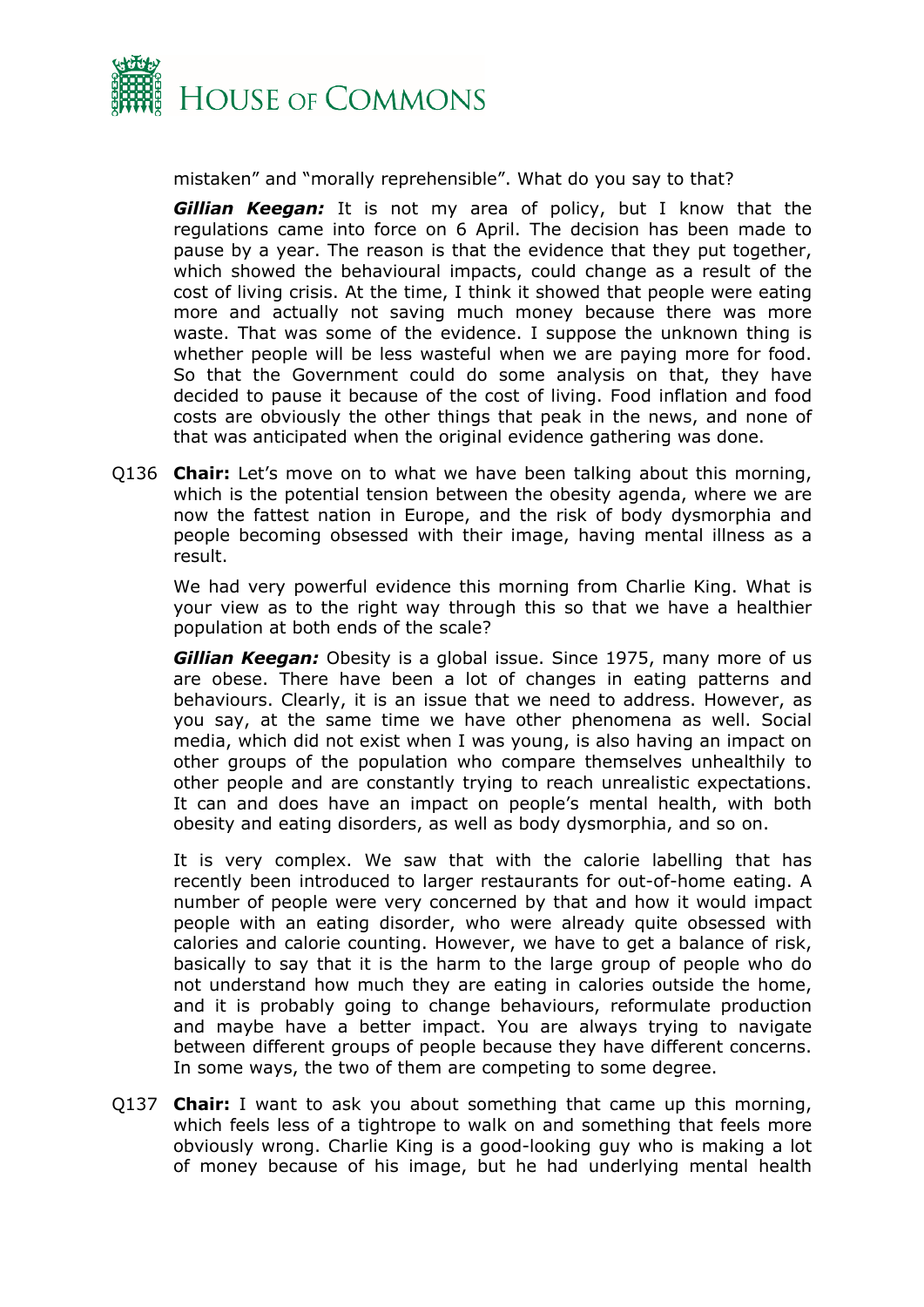

issues which he was very courageously open about this morning. He decided he wanted to improve his nose. He went to a surgeon and the surgeon just said, "Yes, fine, I'll do it." There was absolutely no discussion about whether there were any underlying mental health issues that would make him want to change his nose. That has to be wrong, doesn't it?

*Gillian Keegan:* Yes, I think it is. I was watching Charlie this morning in my office. For surgical cosmetic interventions, the Royal College of Surgeons has guidance on good, surgical practice. It says that surgeons must "ensure that consent is obtained in a two-stage process…with a cooling-off period of…two weeks between the stages." That is what good practice looks like, and that is what they promote.

Q138 **Chair:** Does that include a discussion about mental health? That was the point he was making.

*Gillian Keegan:* It says, "When you discuss interventions and options with a patient, you must consider their vulnerabilities and psychological needs. You must satisfy yourself that a patient's request for the cosmetic intervention is voluntary."

Q139 **Chair:** So that was a rogue surgeon.

*Gillian Keegan:* It is certainly not following best practice. When I heard Charlie, I was not aware of it myself, so I looked at what the Royal College of Surgeons suggests. The guidance is there and that is best practice. I know there has been a lot of work done by some members of this Committee on tightening up elements of surgery, and I am sure there are some that do not fit those criteria, but that is best practice. It is a two-stage process, with at least a two-week cooling-off period between the stages. That is what is recommended by the Royal College of Surgeons.

**Chair:** Thank you. We did a survey on body image as part of this inquiry, and I am going to hand over to Dr Luke Evans to talk us through the findings because we now have the results, hot off the press. He will talk about those and follow up with a few questions to you, if we may, about that survey.

Q140 **Dr Evans:** Thank you, Minister. This was a two-week survey put out on social media by the Committee, which had 1,500 responses. I will go through a couple of the figures in that if that is all right: 80% of responders either agreed or strongly agreed that "My perception of my body image has a negative impact on mental health"; and 71% of respondents said yes to the question, "Do you feel your body image has a negative impact on your life?" We asked people how many of them had used services because of the problem: 31% of responders said that they had; 64% of that 31% said that accessing services was a negative or strongly negative issue, with only 14% saying that it was positive.

The question I have for you, which we put to them as well, is, "Do you think the topic of body image and its related health impacts is receiving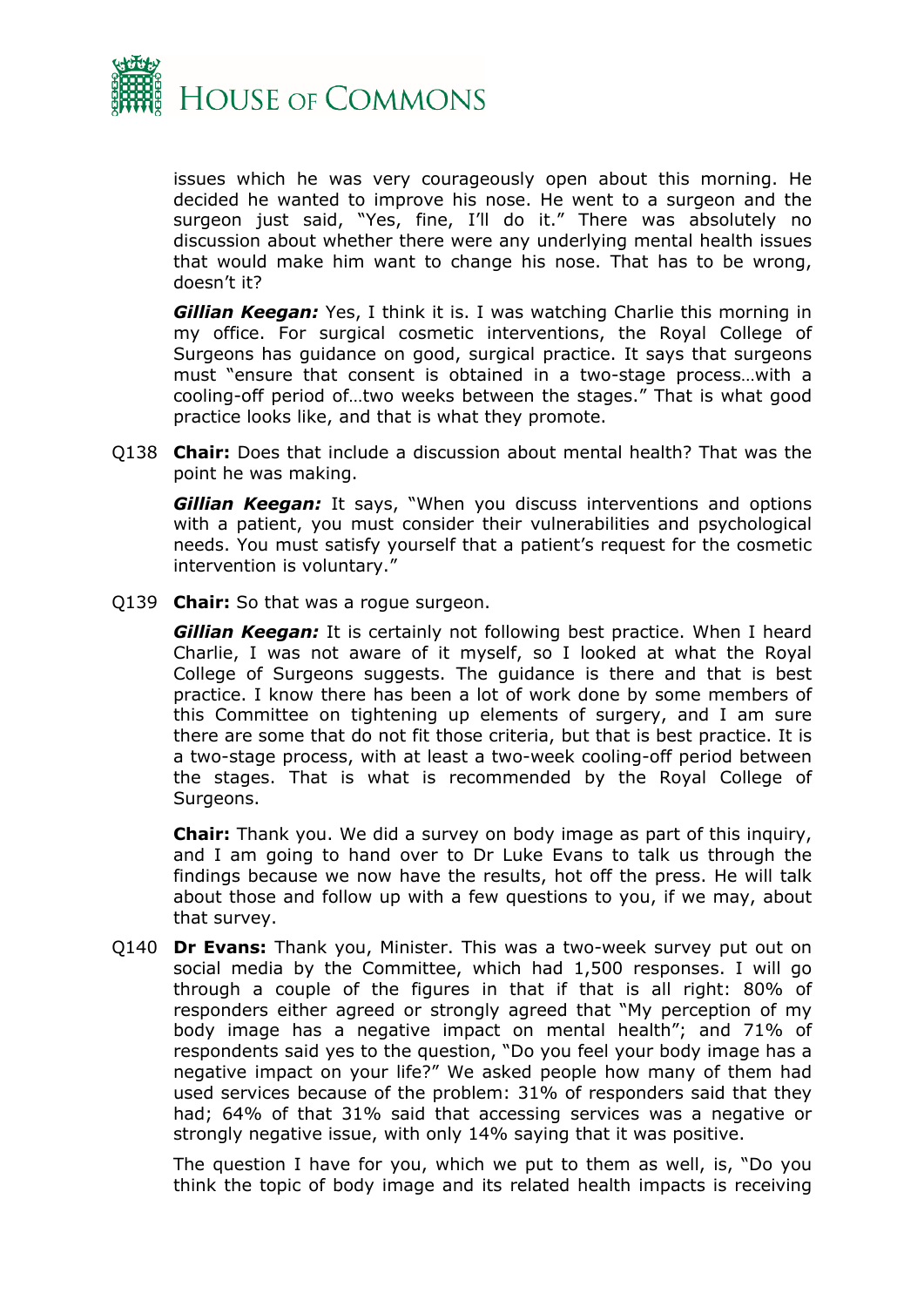

sufficient attention from national policymakers?" In answering that question, 72% of responders said no, with only 8% saying yes. Do you think that the Government get body image as an issue?

*Gillian Keegan:* Yes. It is recognised as a risk factor for mental health conditions, particularly eating disorders. I think it is clear—those high numbers confirm it and I think most of us would instinctively feel the same—that poor body image can, and will, affect most of us at some point in our life, whether that is when you are very young and feeling more insecure or when you are older and your body is changing a lot. It definitely impacts people.

It is a risk factor for mental health problems and for unhealthy eating as a result, or in some cases even drug taking with anabolic steroids. It can lead to other things that are an unhealthy obsession, which can get to be quite serious for some people—eating disorders in particular. We have seen a massive increase in demand for eating disorder services, particularly with young people. They have nearly quadrupled since the pandemic. I guess one of the things that we have been focused on doing is trying to grow and expand those services as quickly as we can to meet the need. We know that we are not meeting all of the demand at the moment.

I have been doing this job, on mental health, for eight months. As a society, we have changed quite a lot in how we talk about mental health, how social media impacts our mental health and what we need to do about that. There is obviously a whole load of work going on with my colleagues in DCMS on advertising and the online harms Bill, and so on. We are also being much more open about our mental health, leading to an explosion in demand. We are really running to try to keep up with that capacity. We will be spending more money on that.

Q141 **Dr Evans:** In terms of actual, tangible policy, you have a women's health strategy coming forward and you have opened a mental health consultation. Will body image be a section in both of those and be dealt with?

*Gillian Keegan:* We recognise body image, but what we have been working on that is tangible in terms of policy is that we have consulted on various new targets for waiting times for the NHS, which will be getting seen more quickly in various services. That is the focus of the policy. The NHS is now looking at those and seeing what it would take to implement them because we do not have that many waiting times in mental health. We are a bit further behind with mental health. As I say, we are really building up the resources and the workforce planning. It takes a long time to become a mental health specialist, so we have lots more places. It really is about building up to meet the demand, which has exploded.

Q142 **Dr Evans:** Perhaps we can try to break that down, because not every person suffers with their mental wellbeing and not every person has a mental health problem. Government and people in this House tend to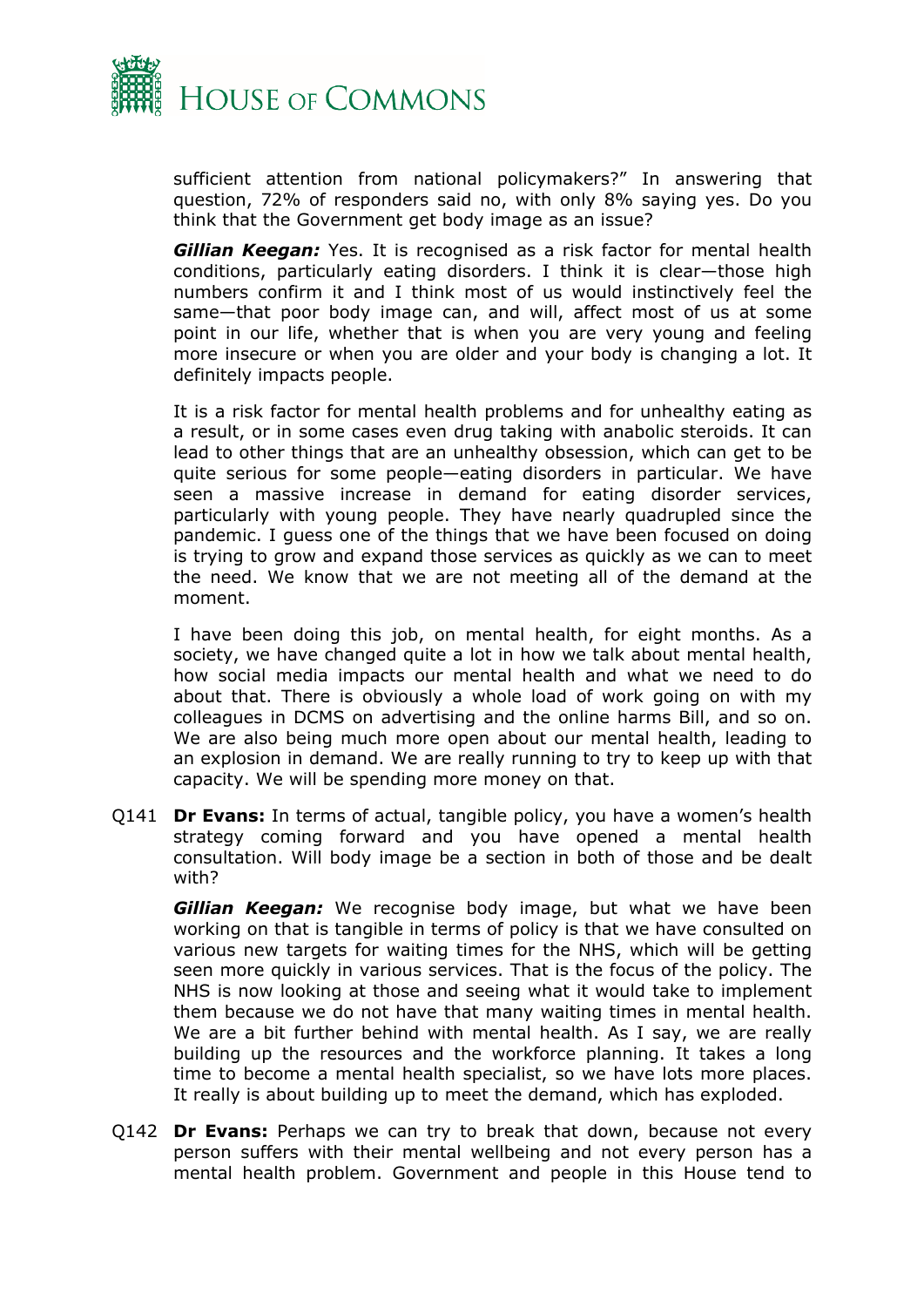

merge the two, which sometimes is not helpful. If you separate the two, you can actually do a lot to prevent things from getting there in the first place. Is it Government strategy to realise that and to separate the two? If so, what are you trying to do to prevent things from getting there? As we mentioned, everyone suffered with their wellbeing in lockdown. Their freedom was taken away and their interactions were changed and altered.

There is an obvious way of dealing with it that has a big impact for a lot of people. I guess that circles round to body image. Everyone feels that they are concerned about body image. How can we potentiate that as a policy?

*Gillian Keegan:* We have issued a call for evidence to inform a 10-year cross-Government mental health and wellbeing strategy, recognising that it is not just a health position. Mental health is everybody's business. It is your employer's business; it is your school's business; it is your friends as well and your family. All of those relationships are very important to your mental health.

If I could use the vehicle of this Committee, I would call for input from anybody who has lived experience or anything they want to say, and particularly some of the inputs you have made as well on body image. The call for evidence is open until 7 July. We are trying to get as many people as possible to really inform that. This is a real opportunity, as you say, for all the learnings we have about mental wellbeing, prevention, social prescribing and all the things that we can do, such as prevention in schools and some of the education and training, right through to dealing with quite serious mental health conditions and severe illness as well. There is a lot of work going on in mental health. On the very severe side, obviously, we have the reform of the Mental Health Act coming through as well, which is for people who tend to be in-patients or at risk of being in-patients.

Q143 **Dr Evans:** I declare an interest for my final set of questions. I would like to see images labelled with a logo if they have been digitally altered.

In your opening remarks to the Chair, you spoke about obesity and the fact that we have calorie labelling. Your justification was that we have calorie labelling because it is a widespread problem and people need to be aware of and informed about the difference, and it is very hard for those who have eating disorders because you have a conflict of interest between them.

I would argue that the same applies when we are dealing with doctored images. It is very widespread and has a big impact. As the mental health Minister, you could argue that you are informing people. We heard from Charlie that the biggest thing he asks us for is transparency, both from the Government and from the users and individuals who put it out there. Is this something you would consider?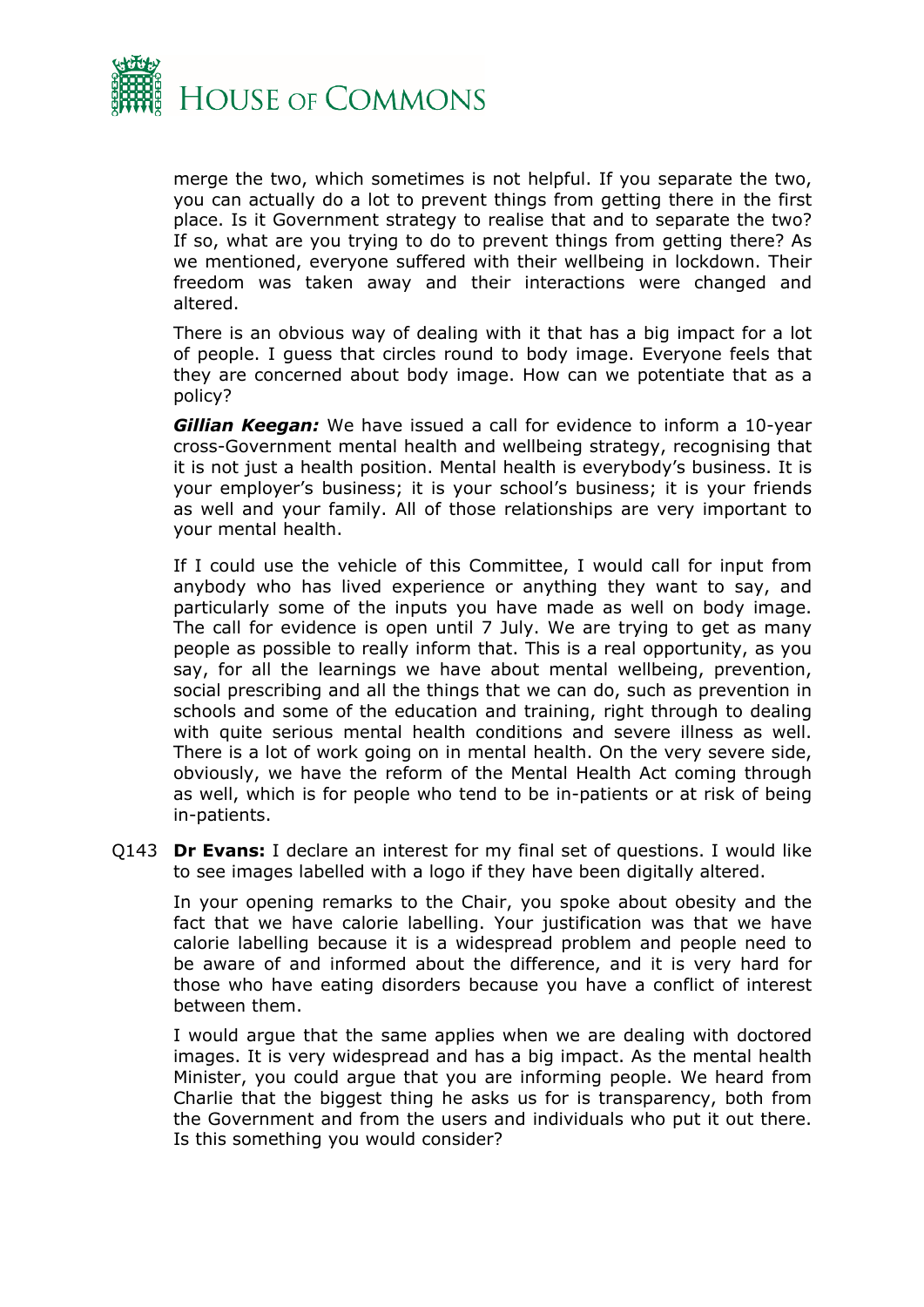

*Gillian Keegan:* We are working with our colleagues in DCMS who ultimately have responsibility for both the online harms Bill and advertising standards, which is probably where this would come into place. They are consulting at the moment on those advertising standards. Again, I would urge people to input to that consultation.

The discussions that we are having at the moment are largely around what will be in scope in the online harms Bill and whether it will include the things that we concern ourselves about, like suicide prevention and suicide sites that tell people how to take their own life, or sites that tell people how to harm themselves. There is a big focus on that and a lot of discussions.

On the consultation, I think that what they need to do is figure out what would be effective. One of the things I have learnt from many years in business and then just a few years of being a Minister is that it is really important to spend time considering policy. It is difficult to set up policy that is scaleable, enforceable and that people can trust. How you do that is something that they have to consider very carefully. The consultation period will be the start of getting all the different views on that. It would then be up to my colleagues to start to formulate that. We would input into that, but it is their lead in terms of policy.

Q144 **Laura Trott:** Minister, in the Health and Care Bill the Department pledged to introduce a regulatory regime for non-surgical cosmetic interventions. Can you let the Committee know where the Department is in formulating the plans for that?

*Gillian Keegan:* Yes. The Bill has just passed, and it is our intention that the Secretary of State will have powers to do that, to be able to introduce licensing. At the moment, they are working with stakeholders to design the consultation, as it were, but the plan is that there will be quite a wide consultation on that. Again, it is to make sure that we get it right. Obviously, we have registration, licensing and banning, so there are different elements. It is definitely something that we will be consulting on, and we will let you know, with your particular interest and the fantastic work that you did on banning some of those treatments for under-18s. At the moment, they are working with the stakeholders to put together the consultation.

Q145 **Laura Trott:** Do we have a timeframe at all on that?

*Gillian Keegan:* I do not have a timeframe, but when we have a timeframe I will make sure that we let the Committee know. I will also let you know personally because I know that you are very interested in that. You have a lot of expertise and we would be very happy for you to input your expertise into that.

Q146 **Laura Trott:** Thank you. In terms of the types of stakeholders that are going to be involved, this is obviously primarily but not exclusively a women's health issue. Is it going to be included as part of the women's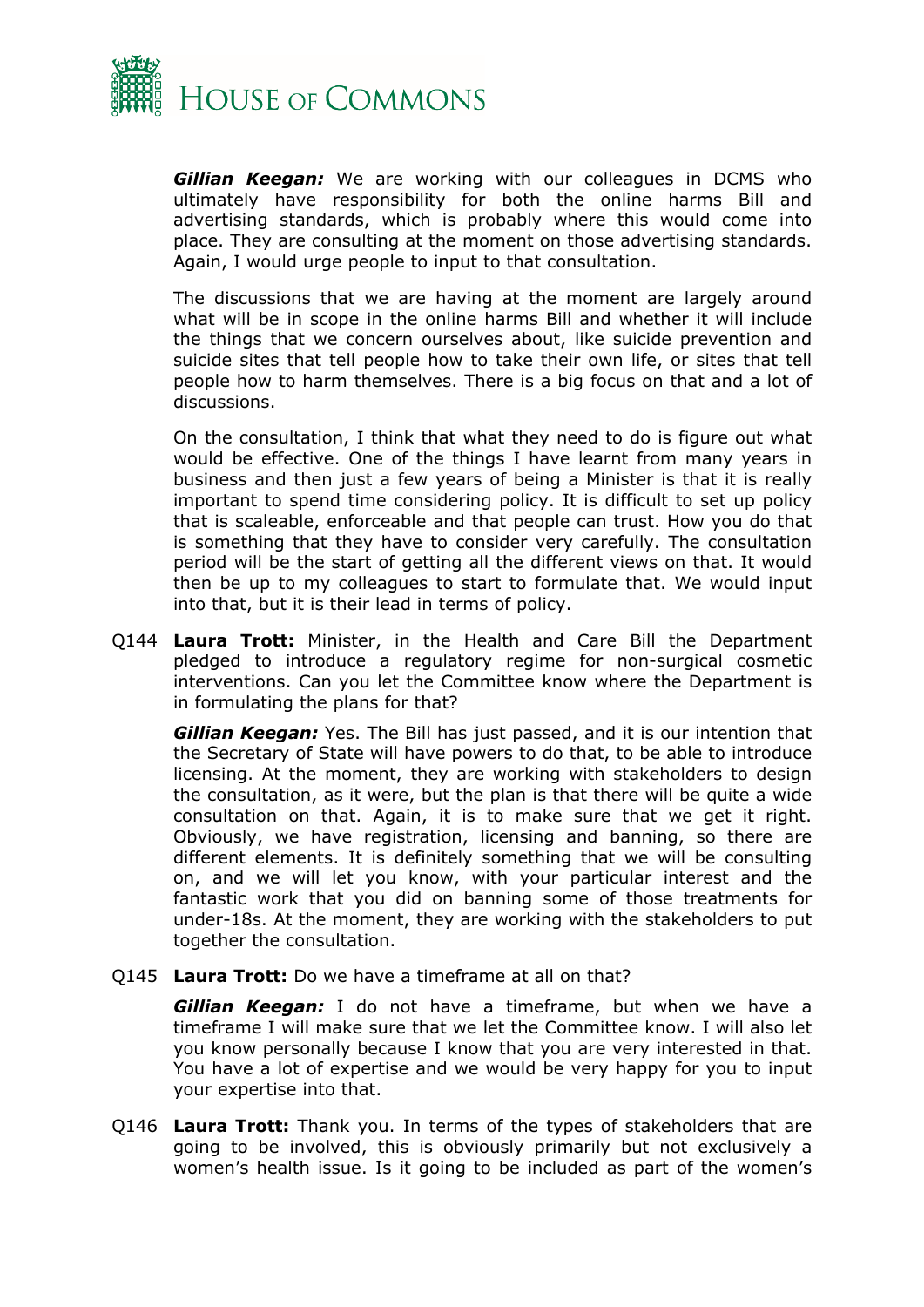

health strategy that is coming out later this year? Do you know?

*Gillian Keegan:* I do not know. Women's health is not part of my portfolio and I have not seen the responses to the women's health consultation. I do not know whether it came up during that.

Your point about joined-up policy is an important one. We will make sure that it makes sense. With quite a lot of the things that we work on, such as women's health policy, mental health strategy and some of the things around body image and surgical interventions, there is obviously quite a lot of intersectionality, so we need to make sure that we refer to all of them and have a coherent strategy from the Department's viewpoint.

Q147 **Laura Trott:** We have discussed today the issues around mental health when we talk about consent for these types of procedures. We have discussed surgical procedures today. Obviously, it is an issue within the non-surgical cosmetic procedure environment as well. From your mental health responsibilities, do you think that is important as one of the steps in any regulatory regime?

*Gillian Keegan:* I think it is important that we consider people's mental health when they are making decisions that, as we heard from Charlie, can have a big impact. That is why it is important that somebody's mental health is taken into account.

It is obviously difficult. At the moment we know that we have an environment in social media that is encouraging a lot of unhealthy behaviour. It is concerning. You only need to go into schools. We all go into schools and talk to young people, particularly young girls. Social media is taking a terrible toll on their mental health. That is one of the things that has grown in the pandemic. It can be body image comparisons, unreasonable expectations or bullying. It is coming at them from all angles, and a key part of our mental health strategy is to make sure that we can pick up all of the things, and take sensible steps to protect and help children.

We are investing in the curriculum as well. RHSE has mental wellbeing now, where they are actually taught about unhealthy comparisons and unrealistic expectations. We are introducing mental health support teams in schools, which I think will be hugely important in both prevention and the lower stages of earlier interventions for anxiety, depression and those kinds of things. There is a lot of activity going on. It is the same with everything. Everyone wants to prevent as early as we can, and obviously not have people in these critical states, sometimes with their life at risk with eating disorders or other severe mental health issues. It is very important that we do as much as possible up front. Consulting people and their mental health before they make big decisions is good practice.

Q148 **Laura Trott:** Dr Evans has done a huge amount of work on body image and the labelling of images. There is the issue that we discussed about consent for non-surgical cosmetic procedures. You have rightly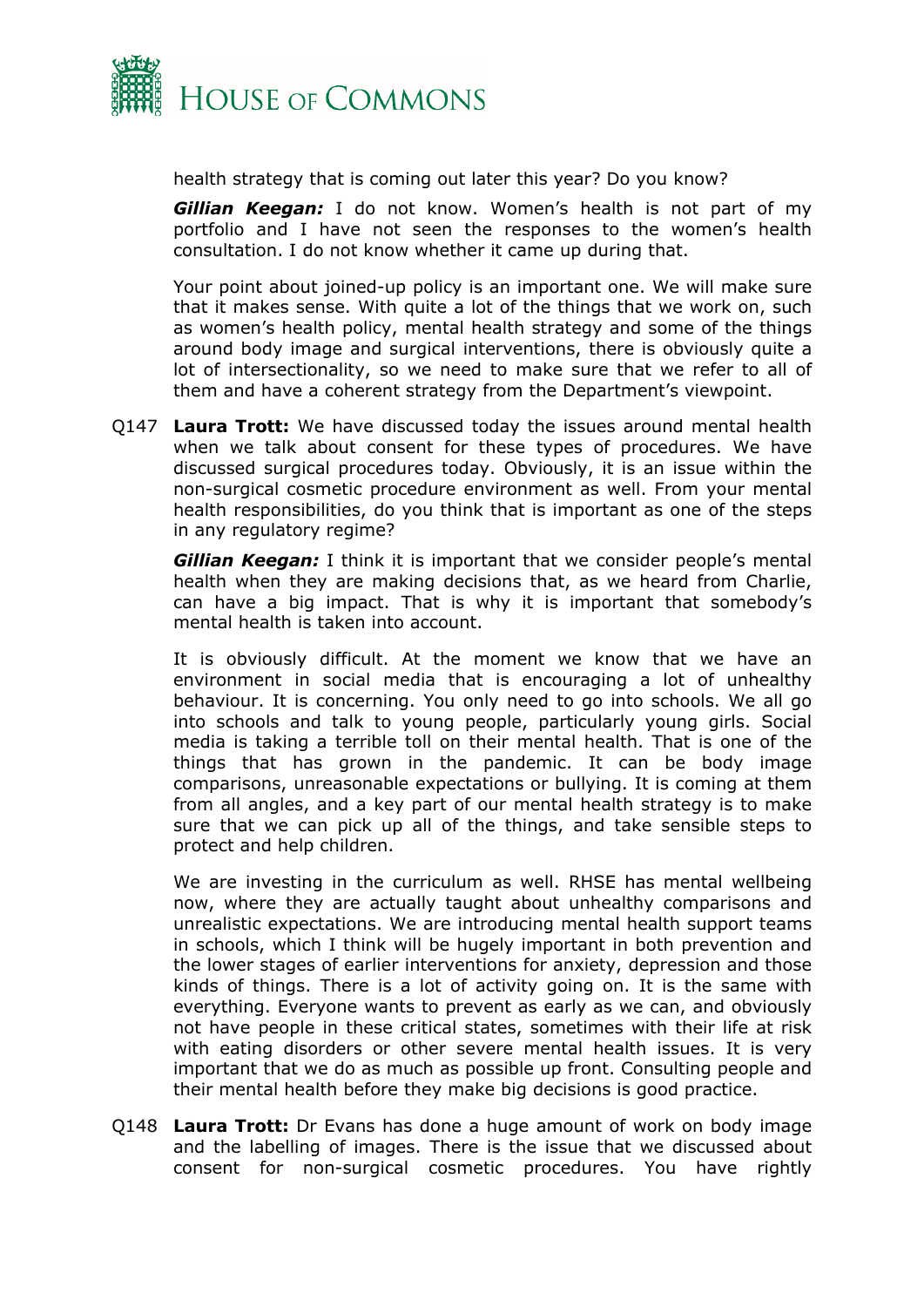

mentioned the huge amount of pressure that young people, particularly, are under as a result of social media.

Where does responsibility lie for handling all of this? It is a vexed question in Government, I know, but specifically are you, as the Minister responsible for mental health, pulling all this together? Will it reside within the mental health strategy when that comes out? Is it more an issue for DCMS in the Online Safety Bill? Where does responsibility for this key issue really sit?

*Gillian Keegan:* In two places, actually. One is the mental health strategy and what we need to do to build mental health services from a health perspective. In terms of the legislation around what we do with the internet, that clearly is DCMS. There are very few things you do in Government over which you have complete control. You normally have to work at least with a number of other Departments. For example, when I am talking about learning disabilities, I work a lot with DWP. When we are talking about children's mental health, I work a lot with the Children and Families Minister. There is a lot of overlap.

In this particular case, it is the online harms Bill that will attempt to navigate the regulation of the internet and the advertising standards being consulted on, and will attempt to see what more should be done in terms of images and how images are portrayed. My role really is to build the mental health services for people to be able to both prevent and deal with mental health issues as they arise, and to deal with them better because we know the waiting lists are way too long.

Q149 **Laura Trott:** Is there any work ongoing in the Department to look specifically at the pressures on mental health that are put in place because of social media, or is that something you think resides more in DCMS?

*Gillian Keegan:* I imagine it will come forward very strongly in the call for evidence. Based on everything I have heard anecdotally, I would be very surprised if that does not come forward, particularly for a certain group of the population and younger people in particular.

Q150 **Laura Trott:** But it is something that your Department is very concerned about and will be looking at if it comes through as part of your process.

*Gillian Keegan:* Yes, absolutely. When you look at the rise of self-harm with young people, anecdotally again, the call for evidence is going to be very helpful. People say the reason it has grown is that there are a lot of sites that are almost glamourising and normalising some elements of it. It is the same with suicide and suicide prevention sites. There are certain sites that show you how to do it. One of the key things with suicide is having the means. That normally makes it a step too far, but when you have sites that help with those means, it is very concerning.

I am sure that when you listen to young people, and when I go into schools and listen to them, they all mention the internet. It is not only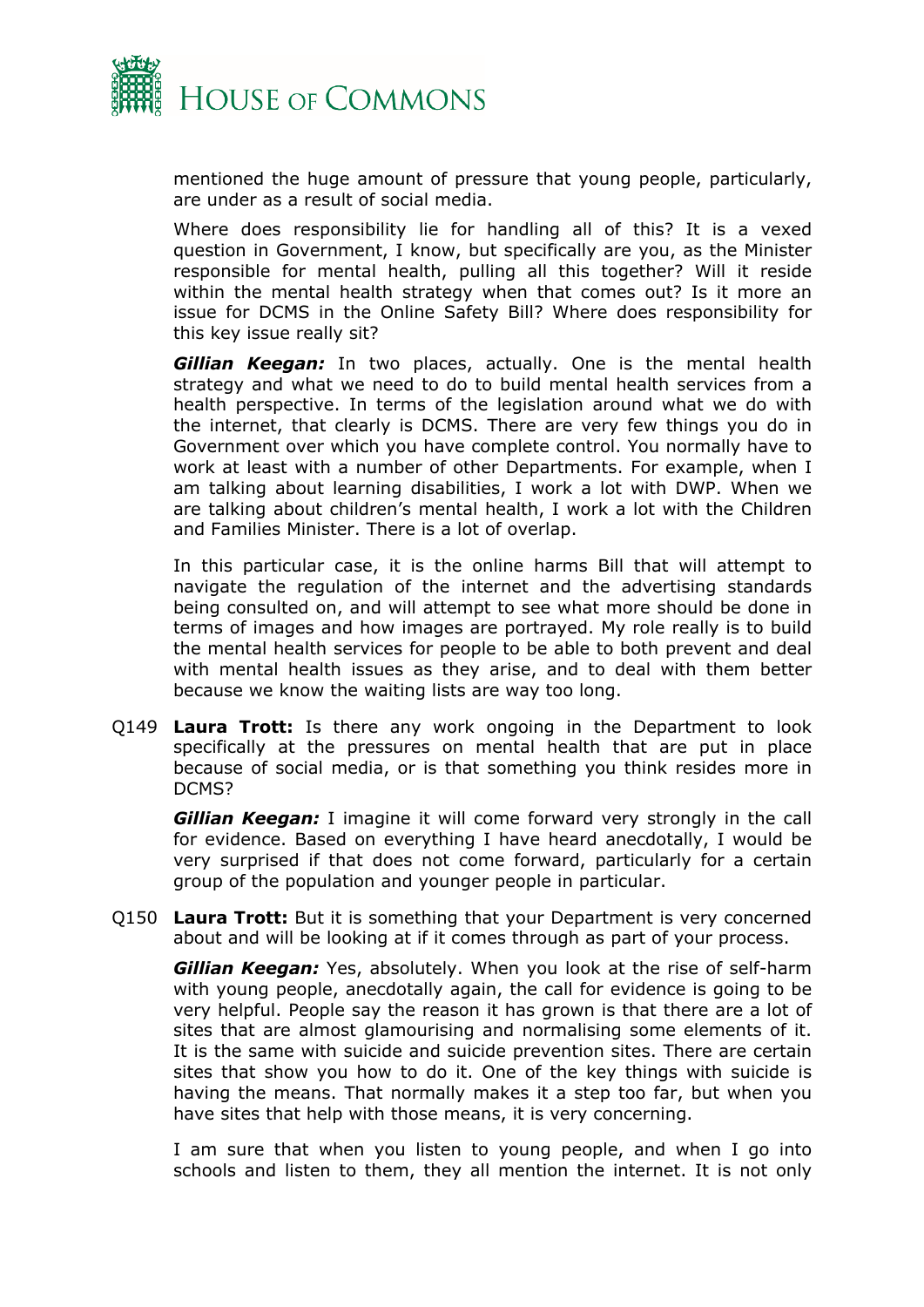

the internet, but other social media platforms, sharing WhatsApps and being ostracised or bullied via WhatsApps. Rumours are spread anonymously about people. That is all very much impacting young people's mental health, and I am sure that the call for evidence will show that very strongly.

Q151 **Laura Trott:** I have a final question, to which I expect the answer is yes, but it is one of those issues that has bubbled around for a huge period of time. People have been asking for action for longer than I can remember. Is it now a priority for the Department to make some changes specifically around the regulatory regime for non-surgical cosmetic interventions?

*Gillian Keegan:* Yes. There are a number of priorities. It is a Department with a lot of priorities, obviously—catching up with all of the electives that we need to catch up with, mental health, putting the right services in place and trying to meet that growing demand. It is something that is part of the Health and Care Act.

We also have to integrate health and social care. We have to reform social care. We have a lot of priorities, and it is a very busy Department. Of course, it is very important. It had a lot of impacts from the pandemic, but it is there, and it is in the Bill. The consultation will come forward. It will take a bit of time because, obviously, you need to consult first and then consider what policy is going to have the right impact. It is there in the legislation, so it is clearly a priority. We obviously have to work through the processes, but it is clearly a priority. But there are many things in the Health and Care Act that we need to get on with.

Q152 **Chair:** I have some brief, final questions, following up on what you have been saying. First of all, the online harms Bill is obviously a very important piece of legislation for you as mental health Minister. As I understand it, we are going to make getting the balance right between freedom of speech and preventing online harms—both very important priorities—the responsibility of the social media companies. Why would that not be the responsibility of elected politicians rather than people in California?

*Gillian Keegan:* That is the question and the debate that is raging at the moment. It is really being managed by my colleagues in DCMS. It is their Bill and they are obviously taking the lead on it. I suspect that is a lot of the debate that we still have to come.

**Chair:** I wondered what your view was.

*Gillian Keegan:* My concern, as the Mental Health Minister, is that at the moment, basically, larger sites would be within the remit of the Bill, and a lot of the content that I am concerned about is on smaller sites. That is a big focus for me. Some of the sites we were just talking about are not large sites. They are pretty niche sites.

Q153 **Chair:** My colleague, Luke Evans, makes a very powerful case that altered body images on social media, for example on a Facebook page,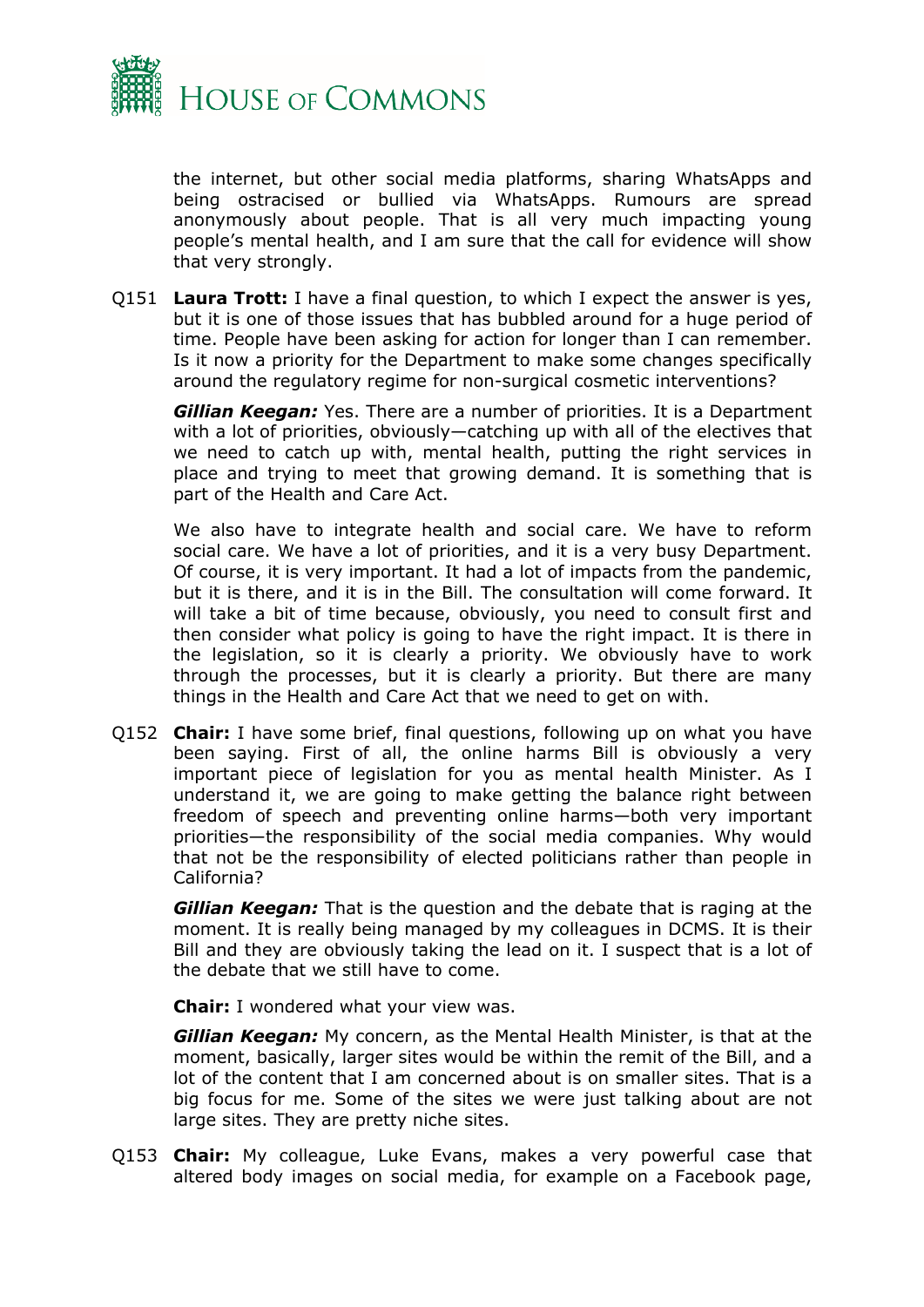

should be required to be labelled as a way of avoiding some of the body image issues that we have been hearing so much about in the course of this inquiry. Do you agree with that recommendation?

**Gillian Keegan:** I do not have a view yet. I know that there is the OAP consultation, which is on until 1 June. With any of these things—

Q154 **Chair:** Do you have an instinct? I appreciate that you cannot make Government policy on the hoof, but I am interested in whether you have an instinct about the issue.

*Gillian Keegan:* I think my instinct is really just as a businessperson. How do you enforce it? How do you make sure it is real? How do you make sure it is a system that you can rely on and trust? That is just my first businesslike approach to thinking about something that broad.

Q155 **Chair:** You are sympathetic with the objective, but you just want to make sure that, if you did it, it would be enforceable.

*Gillian Keegan:* I think I am sympathetic with wanting young people, and other people, to be protected from the harms that can be caused and for their mental health to be more resilient. As to whether it is the best way or not, I think there is a long way to go about what is the best way to navigate that.

We talked right at the beginning about trying to get a balance between tackling obesity and not causing undue distress to people who have mental health eating disorders and mental health conditions around eating. It is a very difficult balance. With this, we have to get a balance that is fair and right. It really is my colleagues in DCMS who are taking the lead on that, both in the consultation on advertising and the online harms Bill. I am sure we will all have an ability to input to that in some way, shape or form.

There will not be simple answers. It is the same as when we started. There will be no simple answers. It will be about trade-offs and getting something that is workable and scaleable.

Q156 **Chair:** I have two final quick questions. You mentioned the mental health support teams that are being rolled out for schools, which we strongly supported in our CAMHS and mental health report recently. What is the status on mental health leads in schools? Part of that policy is not just the mental health support teams, but that DFE was going to make sure we trained up at least one teacher in every secondary school to be an expert in understanding early signs of mental illness. Where are we at with that?

*Gillian Keegan:* It is a DFE lead in particular on that, but they are training up those leads. The mental health support teams in schools are there to support those leads as well.

The way the system will work is that the mental health support teams will have a group of about six to eight people. There will be clinical psychologists and psychiatrists. They will oversee a number of schools,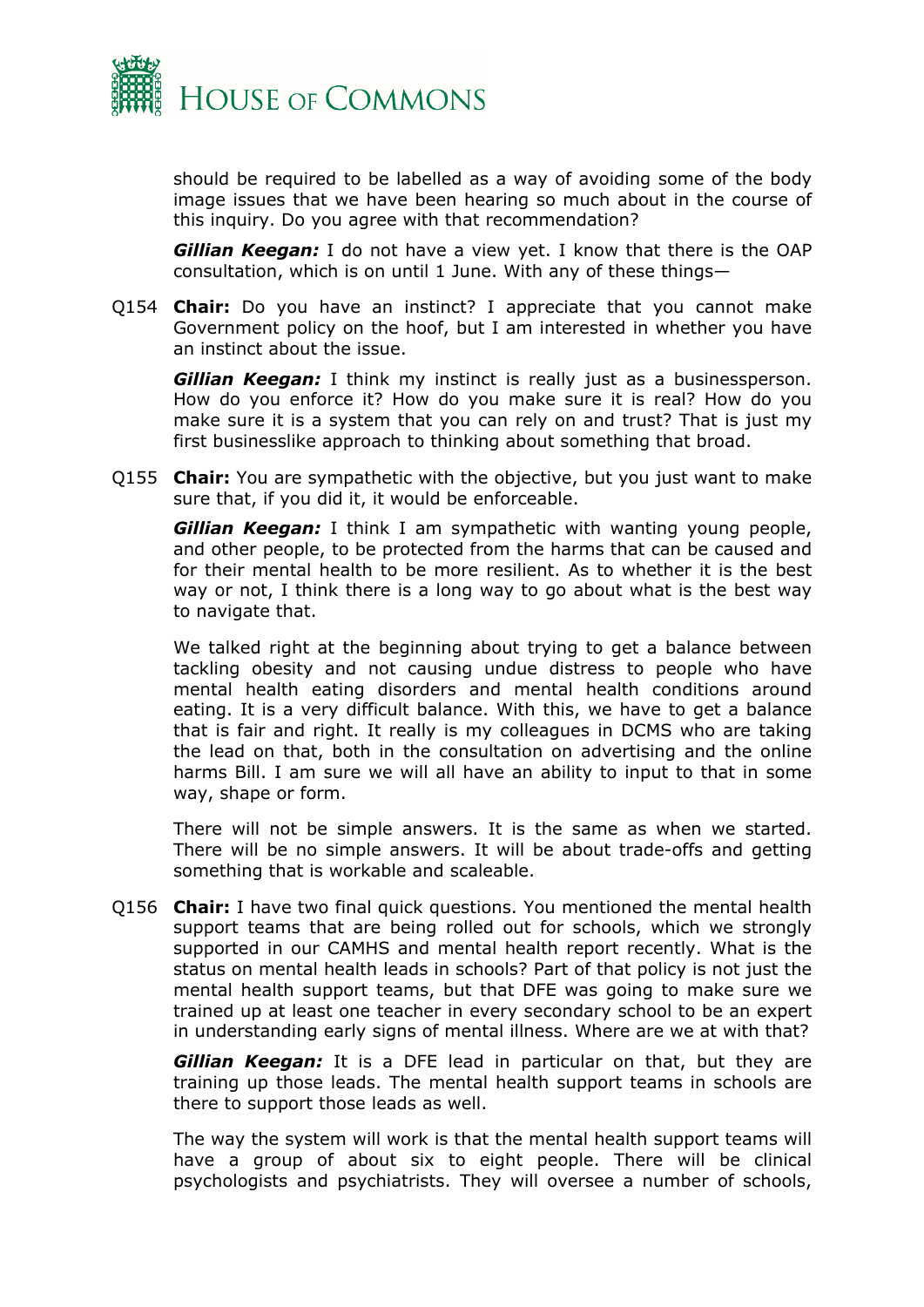

which will have mental health leads in each one of the schools, to be able to escalate to. It will be the next stage for the mental health support team. It will be there for leads in the schools and for mental health support teams within the schools, or counsellors. Some schools have counsellors. It will be there for them and they will be able to draw on the mental health support teams. They will look after eight to 10; it depends on the volume of people in the school. That is the model. We should have rolled out to 35% of the schools by 2023-24, which is a year earlier than we planned.

Q157 **Chair:** I appreciate it is another Department, but could you possibly write to the Committee and just tell us where we are at? It is not so much the mental health support teams but the mental health leads in schools, which is the other part of that policy.

*Gillian Keegan:* In terms of the volume of how many have been trained?

**Chair:** How many we are training and how many schools will have one by the end of the Parliament. That would be brilliant.

*Gillian Keegan:* I will certainly be happy to do that.

Q158 **Chair:** I want to go back to our previous panel, just to really understand where you are at. We had a very interesting debate. Dr Angela Meadows felt very strongly that we should have a Health at Every Size approach that avoided any kind of stigma attached to body weight. Tam Fry from the National Obesity Forum was strongly championing weighing children throughout primary school so that you can identify people who are both overweight and underweight. I wondered where your instincts were as mental health Minister on which of those two approaches is the right one in terms of minimising mental illness.

*Gillian Keegan:* It is very important not to label children. That is something that can carry a lot of harm with it. However, you need to get the balance right to teach people—young people in particular—healthy eating habits and healthy exercise. There is a lot of activity in this area. All of us will see a lot of activity in schools, changing the type of food in schools and the walking a mile, and so on.

The nuance will be in between. It cannot be as simple as one or the other. Some of my cousin's kids have come home from school with this little thing saying they are obese. It has caused quite a lot of shock actually because they did not think they were obese, and they do not think they are particularly overweight. It is important that we teach people resilience in their mental health—that is the most important thing—and that people can come in different shapes and sizes. Ultimately, what matters is that you are healthy, both in physical and mental health. We have a long way to go for all of the things to support people during that journey. I think, again, it is nuance and balance, and we have to get that balance right.

Q159 **Chair:** We are really concerned that we have not had a response from